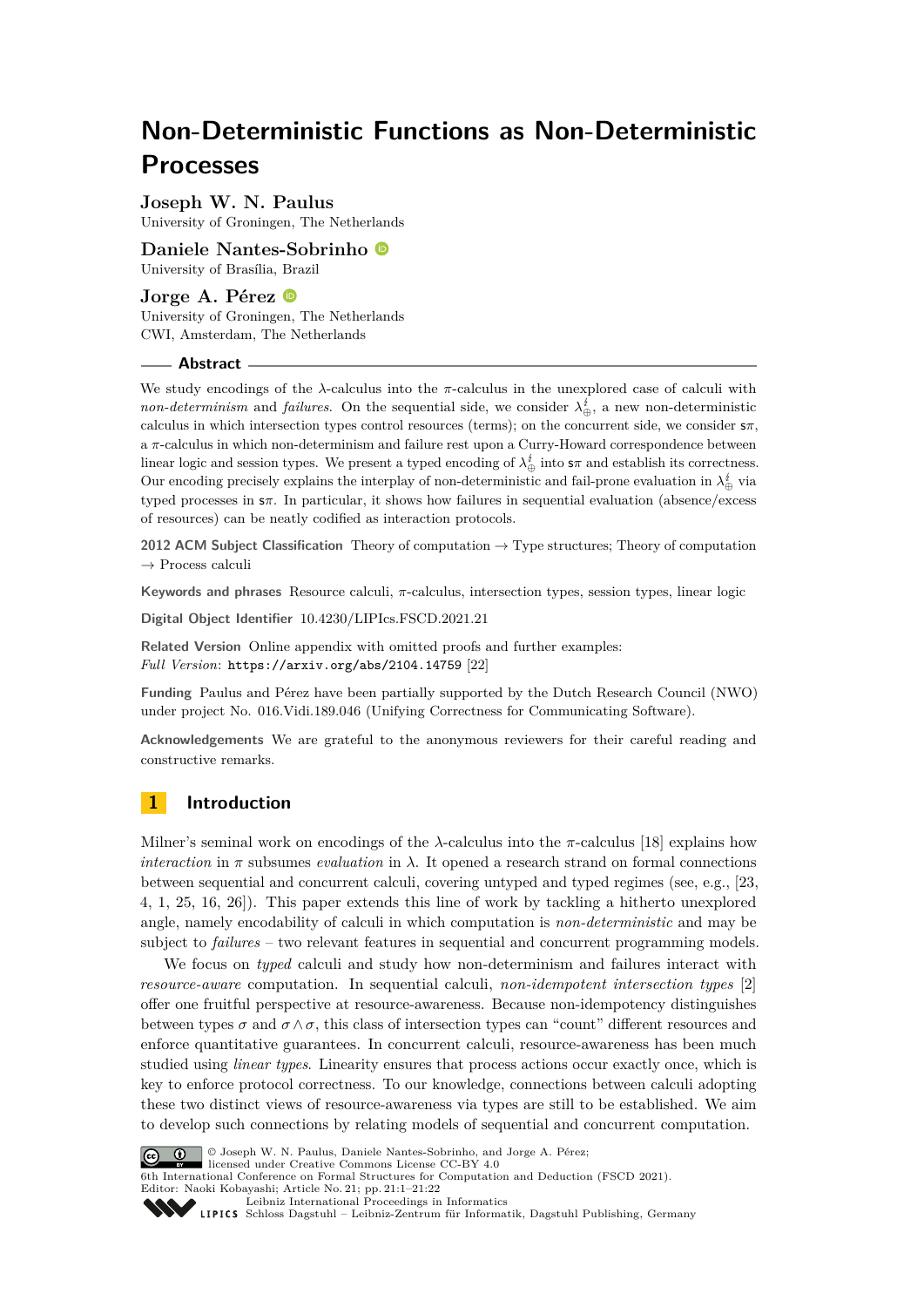#### **21:2 Non-Deterministic Functions as Non-Deterministic Processes**

On the sequential side, we introduce  $\lambda_{\oplus}^i$ : a  $\lambda$ -calculus with resources, non-determinism, and failures, which distills key elements from  $\lambda$ -calculi studied in [\[3,](#page-16-3) [21\]](#page-17-5) (§ [2\)](#page-1-0). Evaluation in  $\lambda_{\oplus}^i$  considers *bags* of resources, and determines alternative executions governed by nondeterminism. Failure results from a lack or excess of resources (terms), and is captured by the term  $\text{fail}^x$  (for some variables  $\tilde{x}$ ). Non-determinism is *non-collapsing*: given *M* and<br>*M* with poductions *M* and *M* and *N* and *N*<sup>*t*</sup> the non-deterministic sum *M* in *N* poduces to *N* with reductions  $M \longrightarrow M'$  and  $N \longrightarrow N'$ , the non-deterministic sum  $M + N$  reduces to  $M' + N'$ . (Under a *collapsing* view, as in, e.g., [\[8\]](#page-16-4),  $M + N$  reduces to either *M* or *N*.)

On the concurrent side, we consider s*π*: a session *π*-calculus with (non-collapsing) nondeterminism and failure proposed in [\[6\]](#page-16-5) (§ [3\)](#page-8-0). Processes in s*π* are disciplined by *session types* that specify the protocols that the channels of a process must respect. Exploiting linearity, session types ensure absence of communication errors and stuck processes; s*π* rests upon a Curry-Howard correspondence between session types and (classical) linear logic extended with two modalities that express *non-deterministic protocols* that may succeed or fail.

**Contributions.** This paper presents the following contributions:

- **1. The resource calculus**  $\lambda_{\bigoplus}^i$ , a new calculus that distills the distinguishing elements from previous resource calculi [\[4,](#page-16-0) [21\]](#page-17-5), while offering an explicit treatment of failures in a setting with non-collapsing non-determinism. Using intersection types, we define well-typed (fail-free) expressions and well-formed (fail-prone) expressions in  $\lambda_{\oplus}^{\sharp}$  (see below).
- **2. An encoding of**  $\lambda_{\oplus}^{i}$  **into**  $s\pi$ , proven correct following established criteria [\[11,](#page-16-6) [17\]](#page-17-6) (§ [4\)](#page-10-0). These criteria attest to an encoding's quality; we consider *type preservation*, *operational correspondence*, *success sensitiveness*, and *compositionality*. Thanks to these correctness properties, our encoding precisely describes how typed interaction protocols can codify sequential evaluation in which the absence and excess of resources may lead to failures.

These contributions entail different challenges. The first is bridging the different mechanisms for resource-awareness involved (intersection types in  $\lambda_{\oplus}^i$ , session types in  $\mathsf{s}\pi$ ). A direct encoding of  $\lambda_{\oplus}^{\sharp}$  into  $s\pi$  is far from obvious, as multiple occurrences of a variable in  $\lambda_{\oplus}^{\sharp}$  must be accommodated into the linear setting of  $s\pi$ . To overcome this, we introduce  $\lambda_{\oplus}^{\sharp}$ : a variant of  $\lambda_{\oplus}^i$  with *sharing* [\[13,](#page-17-7) [10\]](#page-16-7). This way, we "atomize" occurrences of the same variable, thus simplifying the task of encoding  $\lambda_{\oplus}^{\sharp}$  expressions into  $s\pi$  processes.

Another challenge is framing failures (undesirable computations) in  $\lambda_{\oplus}^i$  as well-typed  $s\pi$ processes. We define *well-formed*  $\lambda_{\oplus}^{t}$  expressions, which can lead to failure, in two stages. First, we consider  $\lambda_{\oplus}$ , the sub-language of  $\lambda_{\oplus}^{\sharp}$  without fail<sup>x</sup>. We give an intersection type system for *λ*<sup>⊕</sup> to regulate fail-free evaluation. Well-formed expressions are defined on top of well-typed  $\lambda_{\oplus}$  expressions. We show that  $s\pi$  can correctly encode the fail-free  $\lambda_{\oplus}$  but, much more interestingly, also well-formed  $\lambda_{\oplus}^{\sharp}$  expressions, which are fail-prone by definition.

Discussion about our approach and results, and comparisons with related works is in § [5.](#page-15-0)

# <span id="page-1-0"></span>**2** *λ* **<sup>⊕</sup>: A** *λ***-calculus with Non-Determinism and Failure**

<span id="page-1-1"></span>The syntax of  $\lambda_{\oplus}^i$  combines elements from calculi studied by Boudol and Laneve [\[4\]](#page-16-0) and by Pagani and Ronchi della Rocca [\[21\]](#page-17-5). We use *x, y, . . .* to range over the set of *variables*. We write  $\tilde{x}$  to denote the sequence of pairwise distinct variables  $x_1, \ldots, x_k$ , for some  $k \geq 0$ . We write  $|\widetilde{x}|$  to denote the length of  $\widetilde{x}$ .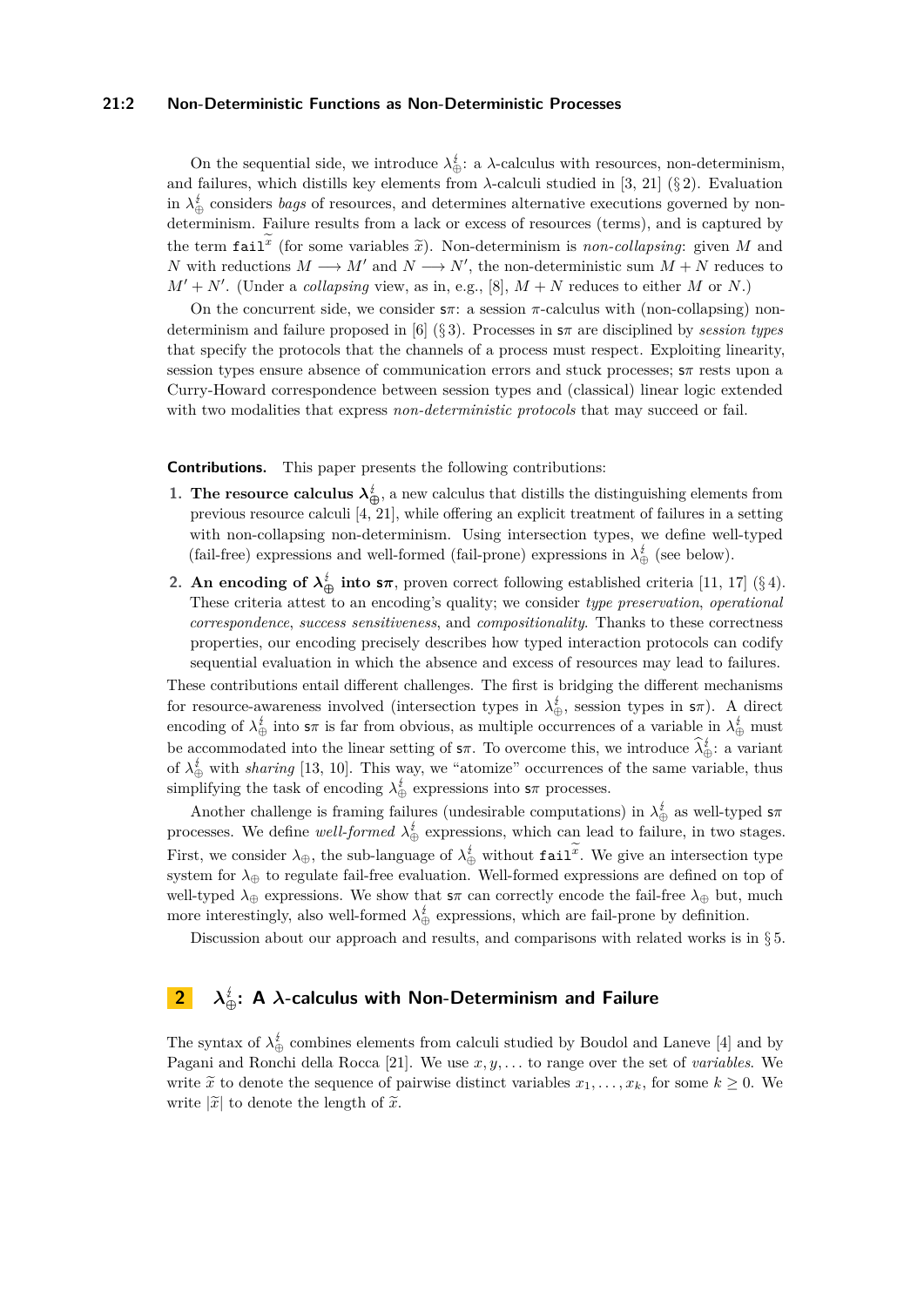#### **J. W. N. Paulus, D. Nantes-Sobrinho, and J. A. Pérez 21:3**

▶ **Definition 1** (Syntax of  $\lambda_{\oplus}^{\sharp}$ ). The  $\lambda_{\oplus}^{\sharp}$  calculus is defined by the following grammar:

| (Terms)              |  | $M, N, L$ ::= $x \mid \lambda x.M \mid (M B) \mid M \langle B/x \rangle \mid \text{fail}^x$ |
|----------------------|--|---------------------------------------------------------------------------------------------|
| (Bags)               |  | $A, B$ ::= 1 $\{M\}$ $A \cdot B$                                                            |
| <i>(Expressions)</i> |  | $M, N, L ::= M \mid M + N$                                                                  |

We have three syntactic categories: *terms* (in functional position); *bags* (in argument position), which denote multisets of resources; and *expressions*, which are finite formal sums that represent possible results of a computation. Terms are unary expressions: they can be variables, abstractions, and applications. Following [\[3,](#page-16-3) [4\]](#page-16-0), the *explicit substitution* of a bag *B* for a variable *x*, written  $\langle B/x \rangle$ , is also a term. The term  $\text{fail}^x$  results from a reduction in which there is a lack or excess of resources to be substituted, where  $\tilde{x}$  denotes a multiset of free variables that are encapsulated within failure.

The empty bag is denoted 1. The bag enclosing the term *M* is  $\{M\}$ . The concatenation of bags  $B_1$  and  $B_2$  is  $B_1 \cdot B_2$ ; this is a commutative and associative operation, where 1 is the identity. We treat expressions as *sums*, and use notations such as  $\sum_i^n N_i$  for them. Sums are associative and commutative; reordering of the terms in a sum is performed silently.

▶ **Notation 2** (Expressions). *Notation*  $N \in \mathbb{M}$  *denotes that*  $N$  *is part of the sum denoted by*  $M_i$ *. Similarly, we write*  $N_i$  ∈ *B to denote that*  $N_i$  *occurs in the bag B, and B*  $\setminus N_i$  *to denote the bag that is obtained by removing one occurrence of the term*  $N_i$  *from*  $B$ *.* 

Full details on the reduction semantics and typing system for  $\lambda_{\oplus}^{\sharp}$  can be found in the appendix and [\[22\]](#page-17-0).

# <span id="page-2-0"></span>**A Resource Calculus With Sharing**

We define a variant of  $\lambda^{\sharp}_{\bigoplus}$  with sharing variables, dubbed  $\lambda^{\sharp}_{\bigoplus}$ , inspired by the work by Gundersen et al. [\[13\]](#page-17-7) and Ghilezan et al. [\[10\]](#page-16-7). In §[4](#page-10-0) we shall use  $\lambda_{\oplus}^{\sharp}$  as intermediate language in our encoding of  $\lambda_{\oplus}^{\sharp}$  into  $s\pi$ .

The syntax of  $\lambda_{\oplus}^{\sharp}$  only modifies the syntax of  $\lambda_{\oplus}^{\sharp}$ -terms, which is defined by the grammar below; the syntax of bags *B* and expressions M is as in Def. [1.](#page-1-1)

(Terms) 
$$
M, N, L ::= x \mid \lambda x.(M[\tilde{x} \leftarrow x]) \mid (M B) \mid M \langle N/x \rangle \mid \text{fail}^x
$$
  
\n
$$
\mid M[\tilde{x} \leftarrow x] \mid (M[\tilde{x} \leftarrow x]) \langle \langle B/x \rangle \rangle
$$

We consider the *sharing construct*  $M[\tilde{x} \leftarrow x]$  and the *explicit linear substitution*  $M\{N/x\}$ . The term  $M[\tilde{x} \leftarrow x]$  defines the sharing of variables  $\tilde{x}$  occurring in *M* using *x*. We shall refer to x as *sharing variable* and to  $\tilde{x}$  as *shared variables*. A variable is only allowed to appear once in a term. Notice that  $\tilde{x}$  can be empty:  $M[\leftarrow x]$  expresses that *x* does not share any variables in *M*. As in  $\lambda_{\oplus}^{\sharp}$ , the term  $\texttt{fail}^x$  explicitly accounts for failed attempts at substituting the variables  $\tilde{x}$ , due to an excess or lack of resources. There is a difference with respect to  $\lambda_{\oplus}^i$ : in the term **fail<sup>***x***</sup>**,  $\tilde{x}$  denotes a set (rather than a multiset) of variables, which may include shared variables.

In  $M[\tilde{x} \leftarrow x]$  we require that (i) every  $x_i \in \tilde{x}$  must occur exactly once in M and that (ii)  $x_i$  is not a sharing variable. The occurrence of  $x_i$  can appear within the fail term  $\texttt{fail}^y$ , if  $x_i \in \tilde{y}$ . In the explicit linear substitution  $M\langle N/x \rangle$ , we require: (i) the variable *x* has to occur in *M*; (ii) *x* cannot be a sharing variable; and (iii) *x* cannot be in an explicit linear substitution occurring in *M*. For instance,  $M' \langle L/x \rangle \langle N/x \rangle$  is not a valid term in  $\hat{\lambda}^i_{\oplus}$ .

To define the reduction semantics of  $\lambda_{\oplus}^{\sharp}$ , we require some auxiliary notions: the free variables of an expression/term, the head of a term, and linear head substitution.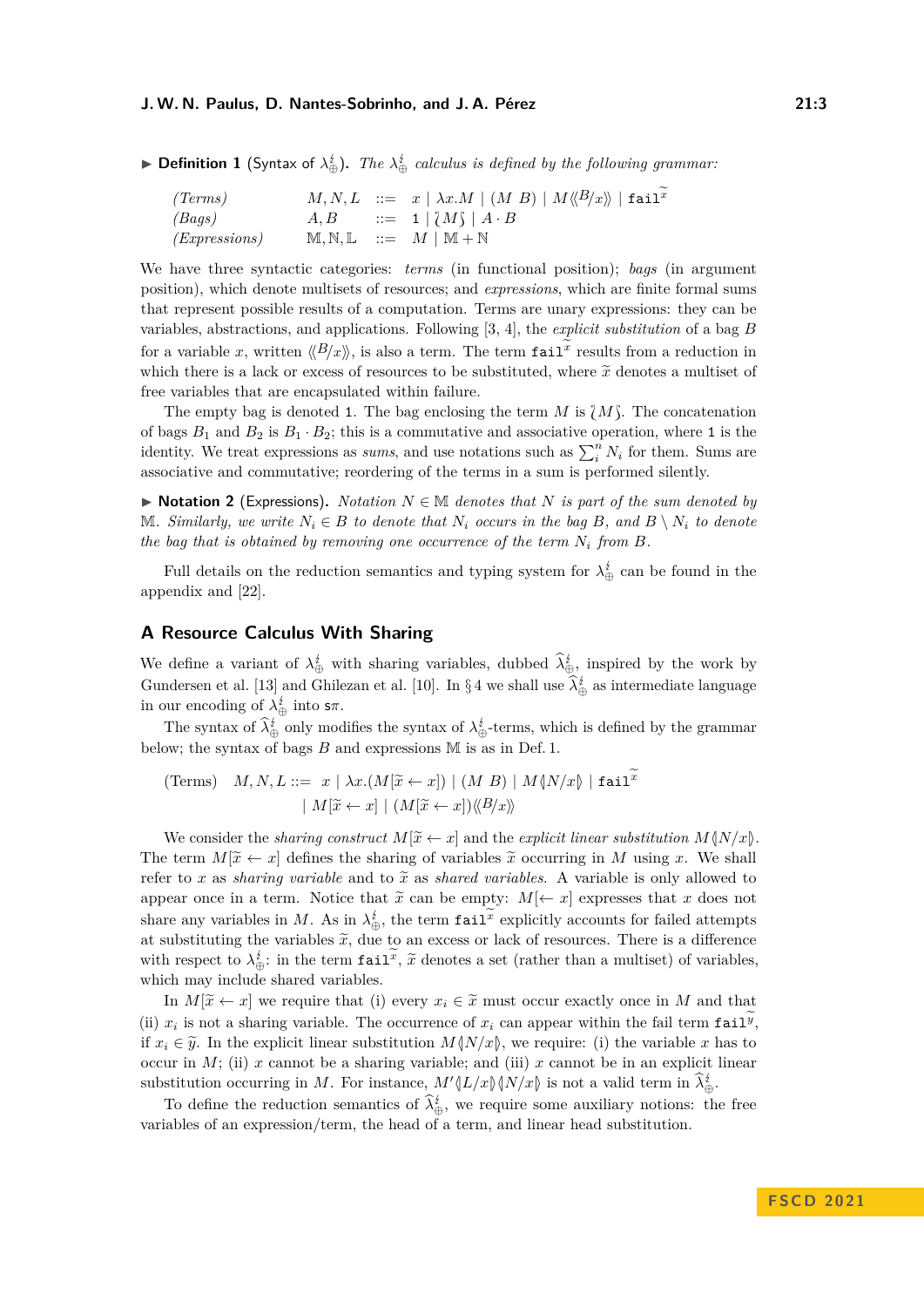<span id="page-3-0"></span> $f\nu(x) = \{x\}$ <br>  $f\nu(B_1 \cdot B_2) = f\nu(B_1) \cup f\nu(B_2)$   $f\nu(M \ B) = f\nu(M) \cup f\nu(B)$   $f\nu(1) = \emptyset$  $f_v(M\sqrt[n]{X/x}) = (f_v(M) \setminus \{x\}) \cup f_v(N)$   $f_v(M[\widetilde{x} \leftarrow x]) = (f_v(M) \setminus \{\widetilde{x}\}) \cup \{x\}$  $f_v(\lambda x.(M[\tilde{x} \leftarrow x])) = f_v(M[\tilde{x} \leftarrow x]) \setminus \{x\}$  fv(M + N) = fv(M) ∪ fv(N)  $f_{\mathsf{V}}((M[\widetilde{x} \leftarrow x]) \langle \! \langle B \rangle \! \langle x \rangle \! \rangle) = (f_{\mathsf{V}}(M[\widetilde{x} \leftarrow x]) \setminus \{x\}) \cup f_{\mathsf{V}}(B)$ 

**Figure 1** Free variables for  $\lambda_{\oplus}^i$ .

▶ **Definition 3** (Free Variables)**.** *The set of free variables of a term, bag and expressions in*  $\lambda_{\oplus}^{i}$ , *is defined in Fig.* [1.](#page-3-0) As usual, a term *M is* closed *if*  $f\nu(M) = \emptyset$ .

 $\triangleright$  **Notation 4.** We write  $\text{PER}(B)$  to denote the set of all permutations of bag B. Also,  $B_i(n)$ *denotes the n-th term in the (permuted) Bi. We define* size(*B*) *to denote the number of terms in bag B. That is,*  $size(1) = 0$  *and*  $size(\lbrace M \rbrace \cdot B) = 1 + size(B)$ *.* 

▶ **Definition 5** (Head)**.** *The head of a term M, denoted* head(*M*)*, is defined inductively:*

 $\begin{array}{ll} \mathsf{head}(x) = x & \mathsf{head}(\lambda x.(M[\widetilde{x} \leftarrow x])) = \lambda x.(M[\widetilde{x} \leftarrow x]) \ \mathsf{head}(M \mid B) = \mathsf{head}(M) & \mathsf{head}(M \langle N/x \rangle) = \mathsf{head}(M) \end{array}$  $\mathsf{head}(\mathtt{fail}^x) = \mathtt{fail}^x$  $\mathsf{head}(M[\widetilde{x} \leftarrow x]) = \begin{cases} x & \text{If } \mathsf{head}(M) = y \text{ and } y \in \widetilde{x} \ \mathsf{head}(M) & \text{Otherwise} \end{cases}$ head(*M*) *Otherwise*  $\mathsf{head}((M[\widetilde{x} \leftarrow x])\langle\!\langle B/x \rangle\!\rangle) = \begin{cases} \mathtt{fail}^{\emptyset} & \textit{If } |\widetilde{x}| \neq \mathsf{size}(B) \ \mathtt{head}(M[\widetilde{x} \leftarrow x]) & \textit{Otherwise} \end{cases}$  $\mathsf{head}(M[\widetilde{x} \leftarrow x])$  *Otherwise* 

 $\triangleright$  **Definition 6** (Linear Head Substitution). *Given a term M with* head( $M$ ) = *x, the linear substitution of a term N for x in M, written*  $M\{N/x\}$  *is inductively defined as:* 

$$
x\{N/x\} = N
$$
  
\n
$$
(M B)\{N/x\} = (M\{N/x\}) B
$$
  
\n
$$
(M\{L/y\})\{N/x\} = (M\{N/x\}) \{L/y\}
$$
  
\n
$$
((M[\widetilde{y} \leftarrow y]) \langle B/y \rangle) \{N/x\} = (M[\widetilde{y} \leftarrow y] \{N/x\}) \langle B/y \rangle \quad \forall B/y \rangle
$$
  
\n
$$
(M[\widetilde{y} \leftarrow y])\{N/x\} = (M\{N/x\})[\widetilde{y} \leftarrow y]
$$
  
\n
$$
x \neq y
$$
  
\n
$$
x \neq y
$$
  
\n
$$
x \neq y
$$

We now define contexts for terms and expressions in  $\lambda_{\oplus}^{\sharp}$ . Term contexts involve an explicit linear substitution, rather than an explicit substitution: this is due to the reduction strategy we have chosen to adopt, as we always wish to evaluate explicit substitutions first. Expression contexts can be seen as sums with holes. We assume that the terms that fill in the holes respect the conditions on explicit linear substitutions (i.e., variables appear in a term only once, shared variables must occur in the context).

► **Definition 7** (Term and Expression Contexts in  $\hat{\lambda}_{\oplus}^i$ ). Let [·] denote a hole. Contexts for *terms and expressions are defined by the following grammar:*

$$
C[\cdot], C'[\cdot] \quad ::= ([\cdot])B \mid ([\cdot])\{\mathcal{N}/x\} \mid ([\cdot])[\widetilde{x} \leftarrow x] \mid ([\cdot])[\leftarrow x]\langle\langle 1/x\rangle\langle D[\cdot], D'[\cdot] \mid ::= M + [\cdot] \mid [\cdot] + M \rangle
$$

*The substitution of a hole with term M in a context*  $C[\cdot]$ *, denoted*  $C[M]$ *, must be a*  $\lambda_{\oplus}^i$ *-term.*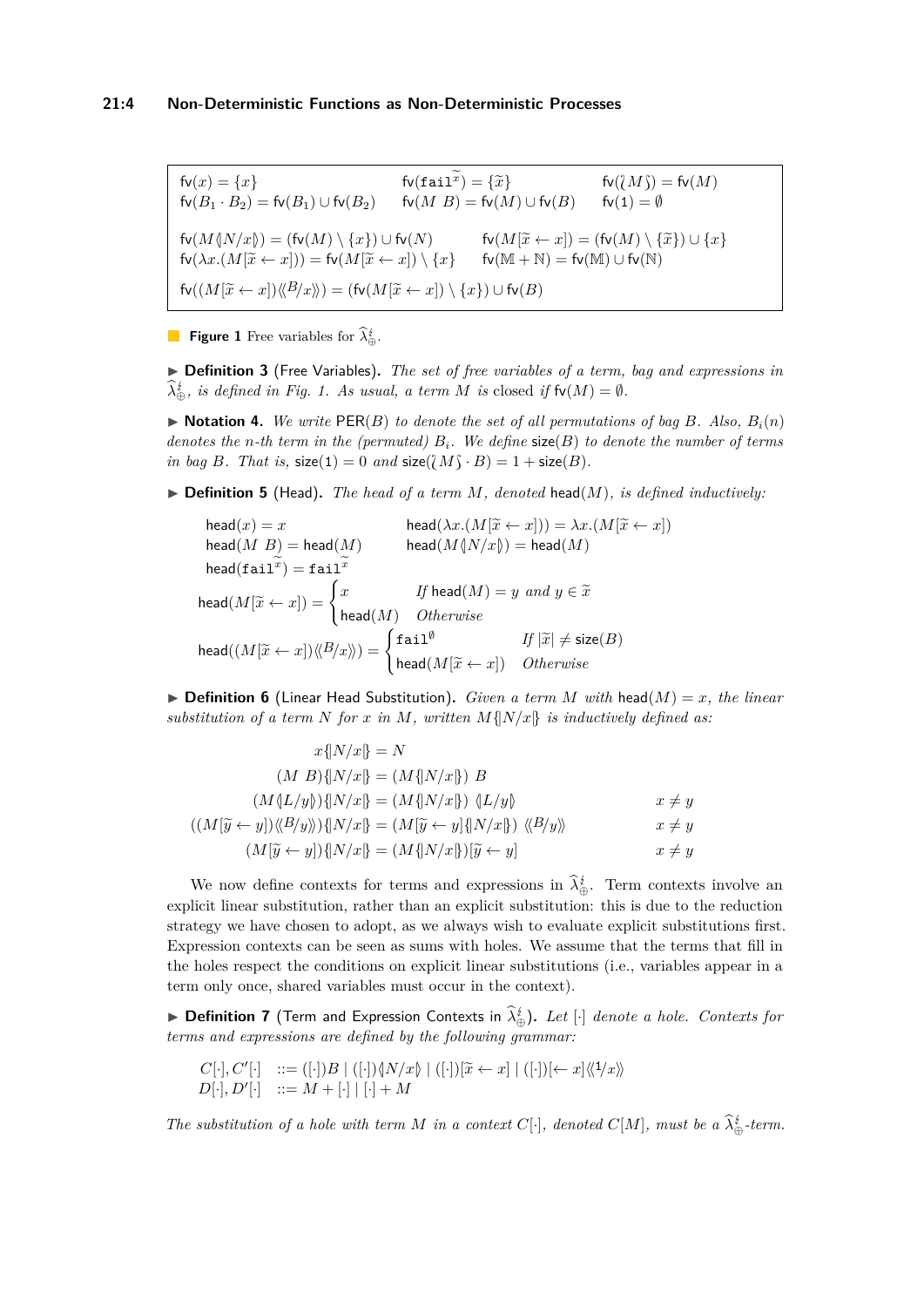<span id="page-4-0"></span>

| $\texttt{[RS:Beta]} \xrightarrow[\texttt{$(\lambda x \cdot M] \widetilde{x} \leftarrow x]} B \longrightarrow M[\widetilde{x} \leftarrow x] \langle \! \langle B/x \rangle \! \rangle$                                                                                                                                                                                     |  |  |  |  |
|---------------------------------------------------------------------------------------------------------------------------------------------------------------------------------------------------------------------------------------------------------------------------------------------------------------------------------------------------------------------------|--|--|--|--|
| $[\mathtt{RS:Ex-Sub}] \begin{array}{c} B = \{M_1\} \cdots \{M_k\} \qquad k \geq 1 \qquad M \neq \mathtt{fail}^y \\ \hline M[x_1, \ldots, x_k \leftarrow x] \langle \!\langle B/x \rangle \!\rangle \longrightarrow \sum_{B_i \in \mathtt{PER(B)}} M \langle \!\langle B_i(1)/x_1 \rangle \!\rangle \cdots \langle \!\langle B_i(k)/x_k \rangle \!\rangle \end{array}$     |  |  |  |  |
| [RS:Lin-Fetch] $\frac{\text{head}(M) = x}{M \sqrt{N/x} \rightarrow M \sqrt{N/x}}$                                                                                                                                                                                                                                                                                         |  |  |  |  |
| $\texttt{[RS:Fall]}\ \frac{k \neq \textsf{size}(B) \quad \widetilde{y} = (\textsf{fv}(M) \setminus \{x_1, \ldots, x_k\}) \cup \textsf{fv}(B)}{M[x_1, \ldots, x_k \leftarrow x] \langle\!\langle B \rangle\!\rangle \rangle \longrightarrow \sum_{\textsf{PER}(B)} \textsf{fail}^{\widetilde{y}} }$                                                                        |  |  |  |  |
| $[\texttt{RS:Cons}_1] \xrightarrow[\texttt{fail} \widetilde{B} \longrightarrow \sum \texttt{fail}^{\widetilde{x} \cup \widetilde{y}} \qquad [\texttt{RS:Cons}_2] \xrightarrow[\texttt{fail} \widetilde{L \cup \widetilde{y}} \widetilde{K} \leftarrow x] ) \langle B/x \rangle \longrightarrow \sum \texttt{fail}^{\widetilde{y} \cup \widetilde{z}}$<br>PER(B)<br>PER(B) |  |  |  |  |
| $[\texttt{RS:Cons}_3] \xrightarrow[\texttt{fail}^{\widetilde{y} \cup x} \{ N/x \} \longrightarrow \texttt{fail}^{\widetilde{y} \cup \widetilde{z}}]$                                                                                                                                                                                                                      |  |  |  |  |
| [RS:TCont] $\frac{M \longrightarrow M'_1 + \cdots + M'_k}{C[M] \longrightarrow C[M'] + \cdots + C[M']}.$<br>$[\texttt{RS:ECont}] \xrightarrow{\texttt{M} \longrightarrow \texttt{M}'} \texttt{M}$                                                                                                                                                                         |  |  |  |  |

**Figure 2** Reduction rules for  $\lambda_{\oplus}^{\sharp}$ .

This way, e.g., the hole in context  $C[\cdot] = ([\cdot]) \langle N/x \rangle$  cannot be filled with *y*, since  $C[y] = (y)\langle N/x \rangle$  is not a well-defined term. Indeed,  $M\langle N/x \rangle$  requires that *x* occurs exactly once within *M*. Similarly, we cannot fill the hole with  $\text{fail}^z$  with  $z \neq x$ , since  $C[\text{fail}^z] = (\text{fail}^z)\langle N/x\rangle$  is also not a well-defined term, for the same reason.

# **Reduction Semantics**

The reduction relation  $\longrightarrow$  operates lazily on expressions; it is defined by the rules in Fig. [2.](#page-4-0) A *β*-reduction in  $\widehat{\lambda}_{\oplus}^{\sharp}$  results into an explicit substitution  $\langle B \rangle \langle x \rangle$ , which then evolves into a linear head substitution  $\{N/x\}$  (with  $N \in B$ ). Reduction in  $\lambda_{\oplus}^{t}$  introduces an intermediate step whereby the explicit substitution expands into a sum of terms involving explicit linear substitutions  $\langle N/x \rangle$ , which are the ones to reduce into a linear head substitution. In the case there is a mismatch between the size of *B* and the number of shared variables to be substituted, the term reduces to failure.

More specifically, Rule [RS:Beta] is standard and results into an explicit substitution. Rule [RS:Ex-Sub] applies when the size *k* of the bag coincides with the length of  $\widetilde{x} = x_1, \ldots, x_k$ . Intuitively, this rule "distributes" an explicit substitution into a sum of terms involving explicit linear substitutions; it considers all possible permutations of the elements in the bag among all shared variables. Rule [RS:Lin-Fetch] specifies the evaluation of a term with an explicit linear substitution into a linear head substitution.

There are three rules reduce to the failure term: their objective is to accumulate all (free) variables involved in failed reductions. Accordingly, Rule [RS:Fail] formalizes failure in the evaluation of an explicit substitution  $M[\tilde{x} \leftarrow x] \langle B/x \rangle$ , which occurs if there is a mismatch between the resources (terms) present in *B* and the number of occurrences of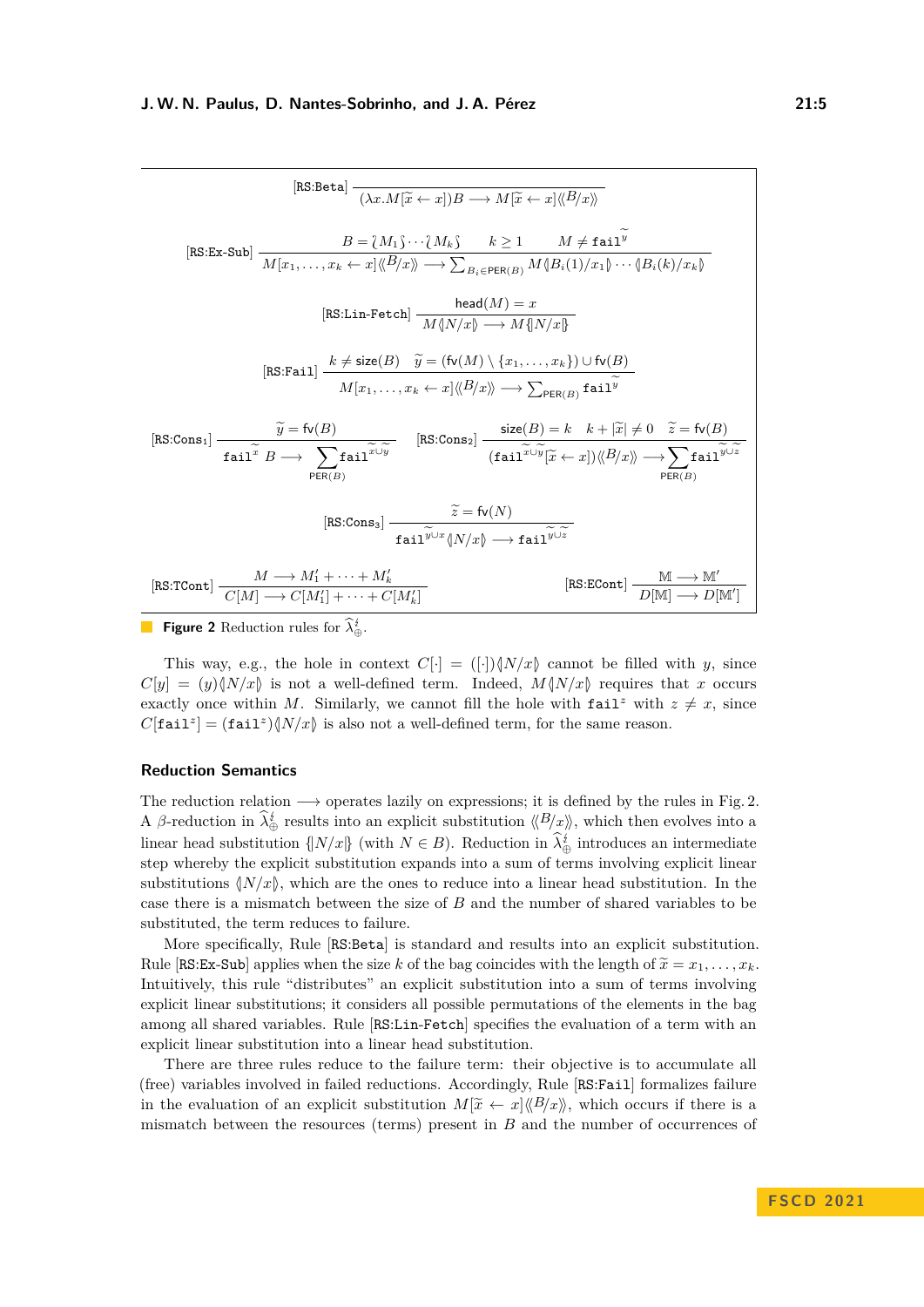<span id="page-5-0"></span>

| $M\leftarrow x\vert \langle 1/x \rangle \rangle \succeq_{\lambda} M$                                                                                   |                                                                  |
|--------------------------------------------------------------------------------------------------------------------------------------------------------|------------------------------------------------------------------|
| $MB\langle N/x\rangle \equiv_{\lambda} (M\langle N/x\rangle)B$                                                                                         | with $x \notin \mathsf{fv}(B)$                                   |
| $M\langle N_2/y \rangle \langle N_1/x \rangle \equiv_\lambda M\langle N_1/x \rangle \langle N_2/y \rangle$                                             | with $x \notin \mathsf{fv}(N_2)$                                 |
| $MA[\tilde{x} \leftarrow x] \langle B/x \rangle \equiv_{\lambda} (M[\tilde{x} \leftarrow x] \langle B/x \rangle) A$                                    | with $x_i \in \widetilde{x} \Rightarrow x_i \notin \text{fv}(A)$ |
| $M[\widetilde{y} \leftarrow y] \langle \langle A/y \rangle \rangle [\widetilde{x} \leftarrow x] \langle \langle B/x \rangle \rangle \succeq_{\lambda}$ |                                                                  |
| $(M[\widetilde{x} \leftarrow x] \langle \langle B/x \rangle \rangle][\widetilde{y} \leftarrow y] \langle \langle A/y \rangle \rangle$                  | with $x_i \in \widetilde{x} \Rightarrow x_i \notin \text{fv}(A)$ |
| $C[M] \succeq_{\lambda} C[M']$                                                                                                                         | with $M \succeq_{\lambda} M'$                                    |
| $D[M] \succeq_{\lambda} D[M']$                                                                                                                         | with $\mathbb{M} \succeq_{\lambda} \mathbb{M}'$                  |

**Figure 3** Precongruence in  $\lambda_{\oplus}^i$ .

*x* to be substituted. The resulting failure term preserves all free variables in *M* and *B* within its attached set  $\tilde{y}$ . Rules [RS:Cons<sub>1</sub>] and [RS:Cons<sub>2</sub>] describe reductions that lazily consume the failure term, when a term has  $\text{fail}^x$  at its head position. The former rule consumes bags attached to it whilst preserving all its free variables. Finally, Rule  $\left[\text{RS:Cons}_{3}\right]$ accumulates into the failure term the free variables involved in an explicit linear substitution. The contextual rules [RS:TCont] and [RS:Econt] are standard.

▶ **Notation 8.** *As standard,* −→ *denotes one step reduction;* −→<sup>+</sup> *and* −→<sup>∗</sup> *denote the transitive and the reflexive-transitive closure of*  $\longrightarrow$ *, respectively. We write*  $\mathbb{N} \longrightarrow_{\text{[R]}} \mathbb{M}$  *to denote that* [R] *is the last (non-contextual) rule used in inferring the step from* N *to* M*.*

▶ **Example 9.** We show how a term can reduce using Rule [RS:Cons<sub>2</sub>].

$$
(\lambda x. x_1[x_1 \leftarrow x])\mathbf{\hat{tail}}(\leftarrow y]\langle\langle N \rangle\mathbf{\hat{y}}\mathbf{\hat{y}}\rangle\mathbf{\hat{y}} \longrightarrow_{[\mathtt{RS:Beta}]} x_1[x_1 \leftarrow x]\langle\langle \mathbf{\hat{fail}}^{\emptyset}(\leftarrow y]\langle\langle N \rangle\mathbf{\hat{y}}\mathbf{\hat{y}}\mathbf{\hat{y}}\rangle\mathbf{\hat{y}}\mathbf{\hat{x}}\rangle\right) \longrightarrow_{[\mathtt{RS:Ex-Sub}]} x_1 \langle \mathtt{fail}^{\emptyset}(\leftarrow y]\langle\langle N \rangle\mathbf{\hat{y}}\mathbf{\hat{y}}\rangle\mathbf{\hat{y}}\mathbf{\hat{z}}\mathbf{1}\mathbf{\hat{y}}^{\emptyset}(\leftarrow y]\langle\langle N \rangle\mathbf{\hat{y}}\mathbf{\hat{y}}\rangle\mathbf{\hat{y}}\mathbf{\hat{z}}\mathbf{1}\mathbf{\hat{y}}^{\emptyset}(\leftarrow y]\langle\langle N \rangle\mathbf{\hat{y}}\mathbf{\hat{y}}\mathbf{\hat{y}}\rangle\right)\rangle
$$

Notice that the left-hand sides of the reduction rules in  $\lambda_{\oplus}^{\sharp}$  do not interfere with each other. Reduction in  $\lambda_{\oplus}^{t}$  satisfies a *diamond property*; see [\[22\]](#page-17-0).

# **A Precongruence**

Fig. [3](#page-5-0) defines a precongruence for  $\lambda_{\oplus}^{t}$  on terms and expressions, denoted  $\succeq_{\lambda}$ . We write  $M \equiv_{\lambda} M'$  whenever both  $M \succeq_{\lambda} M'$  and  $M' \succeq_{\lambda} M$  hold.

▶ **Example 10.** We illustrate the precongruence in case of failure:

$$
(\lambda x. x_1[x_1 \leftarrow x])\{\mathtt{fail}^{\emptyset} \leftarrow y] \langle\langle 1/y \rangle\} \longrightarrow_{\mathtt{[RS:Beta]}} x_1[x_1 \leftarrow x] \langle\langle \mathtt{fail}^{\emptyset} \leftarrow y] \langle\langle 1/y \rangle\langle y \rangle\right\rangle\langle x \rangle\}
$$

$$
\longrightarrow_{\mathtt{[RS:Ex-Sub]}} x_1 \{\mathtt{fail}^{\emptyset} \leftarrow y] \langle\langle 1/y \rangle\rangle / x_1 \rangle \longrightarrow_{\mathtt{[RS:Lin-Fetch]}} \mathtt{fail}^{\emptyset} \leftarrow y] \langle\langle 1/y \rangle\rangle \succeq_{\lambda} \mathtt{fail}^{\emptyset}
$$

In the last step, Rule  $[RS:Cons_2]$  cannot be applied: *y* is sharing with no shared variables and the explicit substitution involves the bag 1.

 $\blacktriangleright$  **Example 11.** We illustrate how Rule [RS:Fail] can introduce  $\text{fail}^x$  into a term. It also shows how Rule [RS:Cons<sub>3</sub>] consumes an explicit linear substitution:

$$
x_1[\leftarrow y] \langle \langle N \rangle \rangle y \rangle \langle x_1 \leftarrow x] \langle \langle M \rangle \rangle x \rangle \longrightarrow_{\text{[RS:Ex-Sub]}} x_1[\leftarrow y] \langle \langle N \rangle \rangle y \rangle \langle M/x_1 \rangle
$$
  

$$
\longrightarrow_{\text{[RS:Tail]}} \text{fail}^{\{x_1\} \cup \text{fv}(N)} \langle M/x_1 \rangle \longrightarrow_{\text{[RS:Cons_3]}} \text{fail}^{\text{fv}(M) \cup \text{fv}(N)}
$$

⌟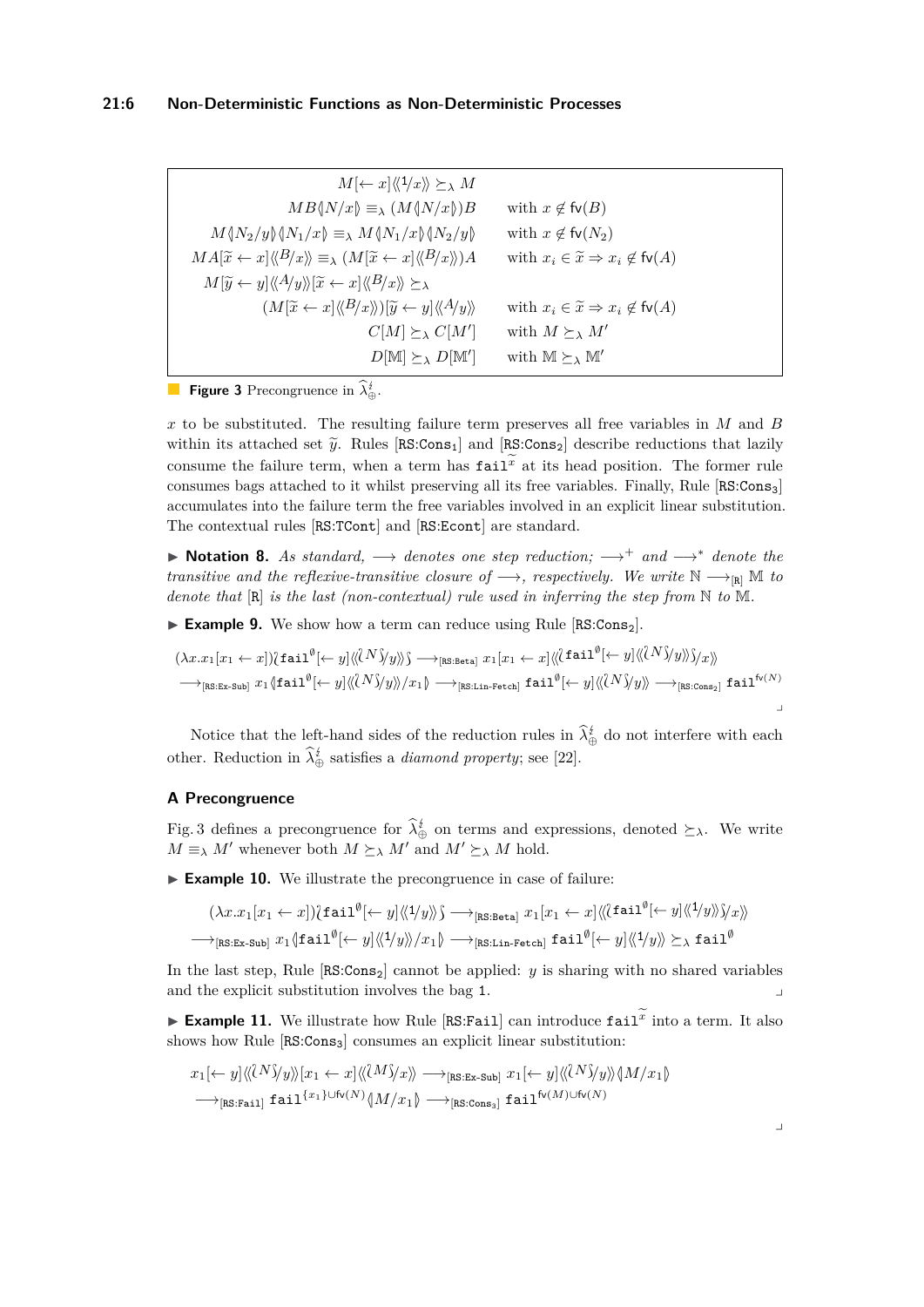# **Intersection Types**

We define a type system for  $\lambda_{\oplus}^{i}$  based on non-idempotent intersection types, similar to the one defined by Bucciarelli et al. in [\[5\]](#page-16-8). Intersection types allow us to reason about types of resources in bags but also about every occurrence of a variable. That is, non-idempotent intersection types enable us to distinguish expressions not only by measuring the size of a bag but also by counting the number of times a variable occurs within a term.

<span id="page-6-2"></span>▶ **Definition 12** (Types for  $\hat{\lambda}_{\oplus}^i$ ). We define strict and multiset types by the grammar:

*(Strict)*  $\sigma, \tau, \delta ::= \textbf{unit} \mid \pi \to \sigma$  *(Multiset)*  $\pi, \zeta ::= \bigwedge_{i \in I} \sigma_i \mid \omega$ 

A strict type can be the unit type **unit** or a functional type  $\pi \to \sigma$ , where  $\pi$  is a multiset type and  $\sigma$  is a strict type. Multiset types can be either the empty type  $\omega$  or an intersection of strict types  $\bigwedge_{i\in I}\sigma_i$ , with *I* non-empty. The operator  $\wedge$  is commutative, associative, and non-idempotent, that is,  $\sigma \wedge \sigma \neq \sigma$ . The empty type is the type of the empty bag and acts as the identity element to ∧.

*Type assignments* range over  $\Gamma, \Delta, \ldots$  and have the form  $\Gamma, x : \sigma$ , assigning the empty type to all but a finite number of variables. Multiple occurrences of a variable can occur within an assignment; they are assigned only strict types. For instance,  $x : \tau \to \tau, x : \tau$  is a valid type assignment: it means that *x* can be of both type  $\tau \to \tau$  and  $\tau$ . The multiset of variables in Γ is denoted as  $dom(\Gamma)$ . *Type judgements* are of the form  $\Gamma \vdash M : \sigma$ , where Γ consists of variable type assignments, and M :  $\sigma$  means that M has type  $\sigma$ . We write  $\vdash M : \sigma$ to denote  $\emptyset \vdash \mathbb{M} : \sigma$ .

<span id="page-6-1"></span>▶ **Notation 13.** *Given*  $k \geq 0$ *, we shall write*  $\sigma^k$  *to stand for*  $\sigma \wedge \cdots \wedge \sigma$  *(k times, if*  $k > 0$ *)* or for  $\omega$  (if  $k = 0$ ). Similarly, we write  $\hat{x} : \sigma^k$  to stand for  $x : \sigma, \dots, x : \sigma$  (k times, if  $k > 0$ ) *or for*  $x : \omega$  (if  $k = 0$ ).

We define *well-formed*  $\lambda_{\oplus}^i$  expressions, in two stages. We first consider the type system given in Fig. [4](#page-7-0) for  $\hat{\lambda}_{\oplus}$ , the sub-calculus of  $\hat{\lambda}_{\oplus}^i$  *without* the failure term fail<sup>x</sup>. Then, we define well-formed expressions for the full language  $\lambda_{\oplus}^{\sharp}$  via Def. [14](#page-6-0) (see below).

We first discuss selected rules of the type system for  $\hat{\lambda}_{\oplus}$ , which takes into account the sharing construct  $M[\tilde{x} \leftarrow x]$ . Rule [TS:var] is standard. Rule [TS:1] assigns the empty bag 1 the empty type  $\omega$ . The weakening rule [TS:weak] deals with  $k = 0$ , typing the term  $M[\leftarrow x]$ , when there are no occurrences of  $x$  in  $M$ , as long as  $M$  is typable. Rule [TS:abs-sh] is as expected: it requires that the sharing variable is assigned the *k*-fold intersection type  $\sigma^k$ (Not. [13\)](#page-6-1). Rule [TS:app] is standard, requiring a match on the multiset type *π*. Rule [TS:bag] types the concatenation of bags. Rule [TS:ex-lin-sub] supports explicit linear substitutions. Rule [TS:ex-sub] types explicit substitutions where a bag must consist of both the same type and length of the shared variable it is being substituted for. Rule [TS:sum] types the sum of two expressions of the same type. Rule [TS:share] requires that the shared variables  $x_1, \ldots, x_k$  have the same type as the sharing variable *x*, for  $k \neq 0$ .

On top of this type system for  $\lambda_{\oplus}$ , we define well-formed expressions:  $\lambda_{\oplus}^i$ -terms whose computation may lead to failure.

<span id="page-6-0"></span>**Example 14** (Well-formedness in  $\hat{\lambda}^i_{\oplus}$ ). An expression M is well formed if there exist  $\Gamma$ *and*  $\tau$  *such that*  $\Gamma \models \mathbb{M} : \tau$  *is entailed via the rules in Fig.* [5.](#page-7-1)

Rules [FS:wf-expr] and [FS:wf-bag] guarantee that every well-typed expression and bag, respectively, is well-formed. Since our language is expressive enough to account for failing computations, we include rules for checking the structure of these ill-behaved terms – terms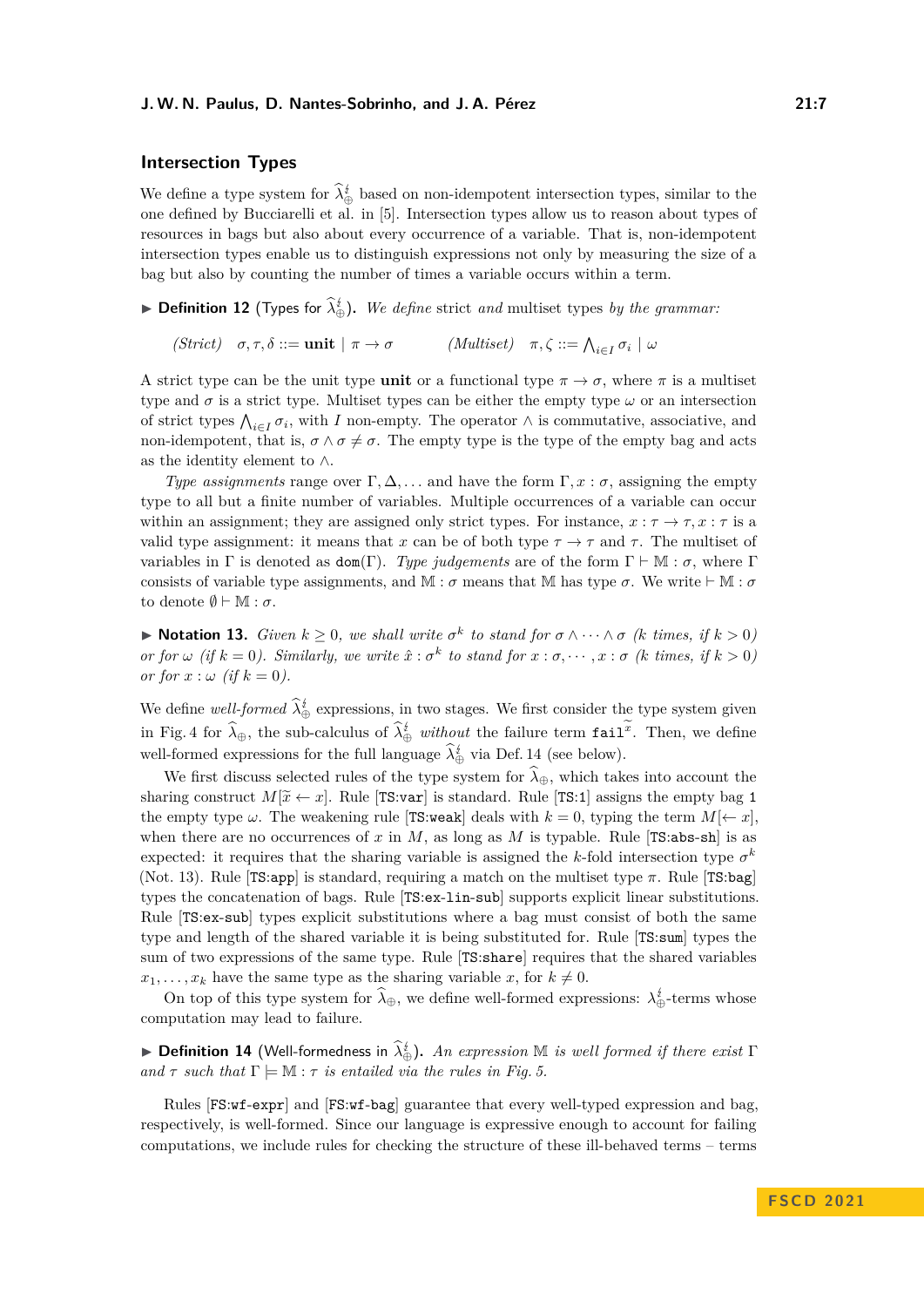# **21:8 Non-Deterministic Functions as Non-Deterministic Processes**

<span id="page-7-0"></span>
$$
[\text{TS:var}] \frac{}{x:\sigma \vdash x:\sigma} \qquad [\text{TS:1}] \frac{}{\vdash 1:\omega} \qquad [\text{TS:weak}] \frac{\Delta \vdash M:\tau}{\Delta, x:\omega \vdash M[\leftarrow x]:\tau}
$$
\n
$$
[\text{TS:abs-sh}] \frac{\Delta, x:\sigma^k \vdash M[\tilde{x} \leftarrow x]:\tau}{\Delta \vdash \lambda x.(M[\tilde{x} \leftarrow x]):\sigma^k \rightarrow \tau} \qquad [\text{TS:app}] \frac{\Gamma \vdash M:\pi \rightarrow \tau}{\Gamma, \Delta \vdash M B:\tau}
$$
\n
$$
[\text{TS:bag}] \frac{\Gamma \vdash M:\sigma}{\Gamma, \Delta \vdash \{M\}:B:\sigma^{k+1}\}} \qquad [\text{TS:ex-lin-sub}] \frac{\Delta \vdash N:\sigma}{\Gamma, \Delta \vdash M \{\{N/x\}: \tau}
$$
\n
$$
[\text{TS:ex-sub}] \frac{\Delta \vdash B:\pi}{\Gamma, \Delta \vdash M[\tilde{x} \leftarrow x]:\tau} \qquad [\text{TS:sum}] \frac{\Gamma \vdash M:\sigma}{\Gamma \vdash M + N:\sigma}
$$
\n
$$
[\text{TS:amp}] \frac{\Gamma \vdash M:\sigma}{\Gamma \vdash M + N:\sigma}
$$
\n
$$
[\text{TS:share}] \frac{\Delta, x:\sigma, \dots, x_k:\sigma \vdash M:\tau}{\Delta, x:\sigma^k \vdash M[x_1, \dots, x_k \leftarrow x]:\tau}
$$

**Figure 4** Typing rules for  $\widehat{\lambda}_{\oplus}$ .

<span id="page-7-1"></span>
$$
[FS:wf-expr] \frac{\Gamma \vdash \mathbb{M} : \tau}{\Gamma \models \mathbb{M} : \tau} [FS:wf-bag] \frac{\Gamma \vdash B : \pi}{\Gamma \models B : \pi} [FS:wek] \frac{\Gamma \models M : \tau}{\Gamma, x : \omega \models M[\leftarrow x] : \tau}
$$
\n
$$
[FS:abs-sh] \frac{\Gamma, x : \sigma^k \models M[\tilde{x} \leftarrow x] : \tau \quad x \notin \text{dom}(\Gamma)}{\Gamma \models \lambda x.(M[\tilde{x} \leftarrow x]) : \sigma^k \rightarrow \tau} [FS:fail] \frac{\text{dom}(\Gamma) = \tilde{x}}{\Gamma \models \text{fail} \tilde{x} : \tau}
$$
\n
$$
[FS:app] \frac{\Gamma \models M : \sigma^j \rightarrow \tau \quad \Delta \models B : \sigma^k}{\Gamma, \Delta \models M B : \tau} [FS:bag] \frac{\Gamma \models M : \sigma \quad \Delta \models B : \sigma^k}{\Gamma, \Delta \models \{M\} \cdot B : \sigma^{k+1}} [FS:ex-lin-sub] \frac{\Gamma, x : \sigma \models M : \tau \quad \Delta \models N : \sigma}{\Gamma, \Delta \models M \{\mathbb{N}/x\} : \tau} [FS:sum] \frac{\Gamma \models \mathbb{M} : \sigma \quad \Gamma \models \mathbb{N} : \sigma}{\Gamma \models \mathbb{M} + \mathbb{N} : \sigma} [FS:ex-sub] \frac{\Gamma, x : \sigma^k \models M[\tilde{x} \leftarrow x] : \tau \quad \Delta \models B : \sigma^j}{\Gamma, \Delta \models M[\tilde{x} \leftarrow x] \langle \{B/x\} \rangle : \tau} [FS:share] \frac{\Gamma, x_1 : \sigma, \dots, x_k : \sigma \models M : \tau \quad x \notin \text{dom}(\Gamma) \quad k \neq 0}{\Gamma, x : \sigma^k \models M[x_1, \dots, x_k \leftarrow x] : \tau} [FS:bare] \frac{\Gamma, x_1 : \sigma, \dots, x_k : \sigma \models M[x_1, \dots, x_k \leftarrow x] : \tau}{\Gamma, x : \sigma^k \models M[x_1, \dots, x_k \leftarrow x] : \tau} [FS:base] \frac{\Gamma, x_1 : \sigma, \dots, x_k : \sigma \models M \rightarrow \text{dom}(\Gamma)}{\Gamma, x : \sigma^k \models M[x_1, \dots, x_k \leftarrow x] : \tau} [FS:base] \frac{\Gamma,
$$

**Figure 5** Well-formedness rules for  $\lambda_{\oplus}^{\sharp}$ .

that can be well-formed, but not typable. For instance, Rules [FS:ex-sub] and [FS:app] differ from similar typing rules in Fig. [4:](#page-7-0) the size of the bags (as declared in their types) is no longer required to match. Also, Rule [FS:fail] has no analogue in the type system: we allow the failure term  $\texttt{fail}^x$  to be well-formed with any type, provided that the context contains the types of the variables in  $\tilde{x}$ . The other rules are self-explanatory.

Well-formed expressions satisfy subject reduction (SR); the proof is standard (cf. [\[22\]](#page-17-0)).

► **Theorem 15** (SR in  $\widehat{\lambda}_{\oplus}^i$ ). *If*  $\Gamma \models \mathbb{M} : \tau$  *and*  $\mathbb{M} \longrightarrow \mathbb{M}'$  *then*  $\Gamma \models \mathbb{M}' : \tau$ *.*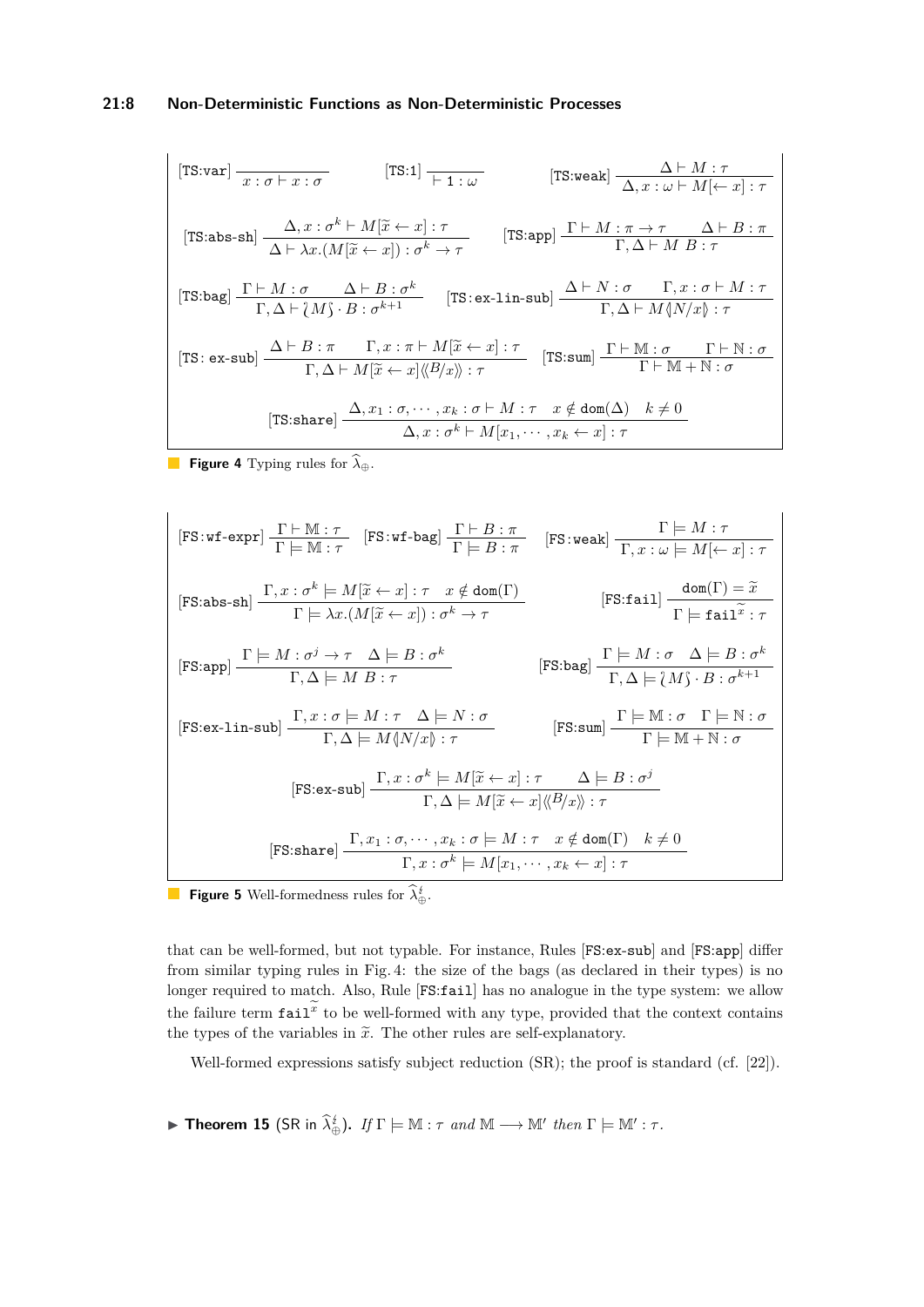# <span id="page-8-0"></span>**3 s***π***: A Session-Typed** *π***-Calculus**

The *π*-calculus [\[19\]](#page-17-8) is a model of concurrency in which *processes* interact via *names* (or *channels*) to exchange values, which can be themselves names. Here we overview s*π*, introduced by Caires and Pérez in [\[6\]](#page-16-5), in which *session types* [\[14,](#page-17-9) [15\]](#page-17-10) ensure that the two endpoints of a channel perform matching actions: when one endpoint sends, the other receives; when an endpoint closes, the other closes too. Following [\[7,](#page-16-9) [27\]](#page-18-1), s*π* defines a Curry-Howard correspondence between session types and a linear logic with two dual modalities ( $\&\mathcal{A}$  and ⊕*A*), which define *non-deterministic* sessions. In s*π*, cut elimination corresponds to process communication, proofs correspond to processes, and propositions correspond to session types.

#### **Syntax and Semantics**

We use *x, y, z, w . . .* to denote names implementing the *(session) endpoints* of protocols specified by session types. We consider the sub-language of [\[6\]](#page-16-5) without labeled choices and replication, which is actually sufficient to encode  $\lambda_{\oplus}^{\sharp}$ .

▶ **Definition 16** (Processes)**.** *The syntax of* s*π processes is given by the grammar:*

$$
P,Q ::= \overline{x}(y).P \mid x(y).P \mid x.\overline{\mathtt{close}} \mid x.\mathtt{close}; P \mid [x \leftrightarrow y] \mid (P \mid Q) \mid (\nu x)P \mid \mathbf{0}
$$

$$
\mid x.\overline{\mathtt{some}}; P \mid x.\overline{\mathtt{none}} \mid x.\mathtt{some}_{(w_1,\cdots,w_n)}; P \mid P \oplus Q
$$

In the first line, an output process  $\overline{x}(y)$ *.P* sends a fresh name *y* along session *x* and then continues as *P*. An input process  $x(y)$ *.P* receives a name *z* along *x* and then continues as  $P\{z/y\}$ , which denotes the capture-avoiding substitution of *z* for *y* in *P*. Processes *x*.close and *x.*close; *P* denote complementary actions for closing session *x*. The forwarder process  $[x \leftrightarrow y]$  denotes a bi-directional link between sessions x and y. Process  $P \mid Q$  denotes the parallel execution of *P* and *Q*. Process  $(\nu x)P$  denotes the process *P* in which name *x* has been restricted, i.e.,  $x$  is kept private to  $P$ . **0** is the inactive process.

The constructs in the second line introduce non-deterministic sessions which, intuitively, *may* provide a session protocol *or* fail.

- Process *x.*some; *P* confirms that the session on *x* will execute and continues as *P*. Process ÷. *x.*none signals the failure of implementing the session on *x*.
- Process  $x.\texttt{some}_{(w_1,\dots,w_n)}$ ; *P* specifies a dependency on a non-deterministic session *x*. This process can either (i) synchronize with an action  $x.\overline{\text{some}}$  and continue as  $P$ , or (ii) synchronize with an action *x*.none, discard *P*, and propagate the failure on *x* to  $(w_1, \dots, w_n)$ , which are sessions implemented in *P*. When *x* is the only session implemented in *P*, the tuple of dependencies is empty and so we write simply *x.*some; *P*.
- $P \oplus Q$  denotes a *non-deterministic choice* between  $P$  and  $Q$ . We shall often write  $\bigoplus_{i \in I} P_i$ to stand for  $P_1 \oplus \cdots \oplus P_n$ .

In  $(\nu y)P$  and  $x(y)P$  the distinguished occurrence of name *y* is binding, with scope *P*. The set of free names of  $P$  is denoted by  $fn(P)$ .

The *reduction semantics* of s*π* specifies the computations that a process performs on its own (Fig. [6\)](#page-9-0). It relies on *structural congruence*, denoted ≡, which expresses basic identities on the structure of processes and the non-collapsing nature of non-determinism (cf. [\[22\]](#page-17-0)).

In Fig. [6,](#page-9-0) the first reduction rule formalizes communication, which concerns bound names only (internal mobility): name *y* is bound in both  $\overline{x}(y)$ *.Q* and  $x(y)$ *.P*. The reduction rule for the forwarder process leads to a name substitution. The reduction rule for closing a session is self-explanatory, as is the rule in which prefix *x.*some confirms the availability of a non-deterministic session. When the non-deterministic session is not available, prefix  $x.\overline{\text{none}}$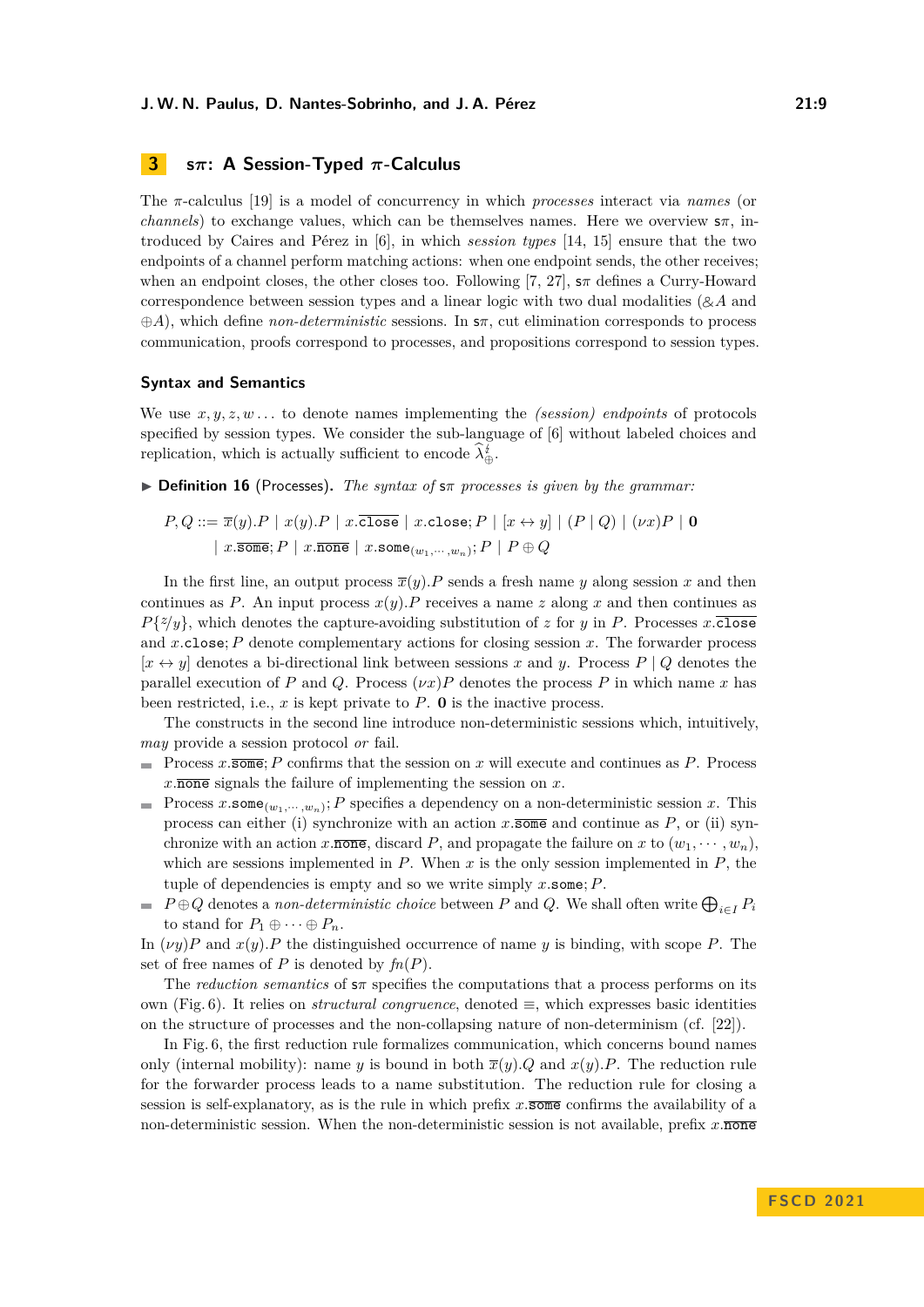#### **21:10 Non-Deterministic Functions as Non-Deterministic Processes**

<span id="page-9-0"></span>
$$
\overline{x}(y).Q \mid x(y).P \longrightarrow (\nu y)(Q \mid P)
$$
\n
$$
(\nu x)([x \leftrightarrow y] \mid P) \longrightarrow P\{y/x\} \quad (x \neq y)
$$
\n
$$
x.\overline{\text{close}} \mid x.\text{close}; P \longrightarrow P
$$
\n
$$
x.\overline{\text{some}}; P \mid x.\text{some}_{(w_1, \cdots, w_n)}; Q \longrightarrow P \mid Q
$$
\n
$$
x.\overline{\text{none}} \mid x.\text{some}_{(w_1, \cdots, w_n)}; Q \longrightarrow w_1.\overline{\text{none}} \mid \cdots \mid w_n.\overline{\text{none}}
$$
\n
$$
P \equiv P' \land P' \longrightarrow Q' \land Q' \equiv Q \Rightarrow P \longrightarrow Q \qquad Q \longrightarrow Q' \Rightarrow P \mid Q \longrightarrow P \mid Q'
$$
\n
$$
P \longrightarrow Q \Rightarrow (\nu y)P \longrightarrow (\nu y)Q \qquad Q \longrightarrow Q' \Rightarrow P \oplus Q \longrightarrow P \oplus Q'
$$

## **Figure 6** Reduction for s*π*.

triggers this failure to all dependent sessions  $w_1, \ldots, w_n$ ; this may in turn trigger further failures (i.e., on sessions that depend on  $w_1, \ldots, w_n$ ). Reduction is closed under structural congruence. The remaining rules define contextual reduction with respect to restriction, parallel composition, and non-deterministic choice.

## **Type System**

We introduce the session types that govern process behavior:

▶ **Definition 17** (Session Types)**.** *Session types are given by*

 $A, B ::= \perp | 1 | A \otimes B | A \otimes B | \otimes A | \oplus A$ 

Types are assigned to names: an *assignment x* : *A* enforces the use of name *x* according to the protocol specified by A. The multiplicative units  $\perp$  and **1** are used to type terminated (closed) endpoints. We use  $A \otimes B$  to type a name that first outputs a name of type A before proceeding as specified by *B*. Similarly,  $A \otimes B$  types a name that first inputs a name of type *A* before proceeding as specified by *B*. Then we have the two modalities introduced in [\[6\]](#page-16-5). We use  $\&\mathcal{A}$  as the type of a (non-deterministic) session that *may produce* a behavior of type *A*. Dually, ⊕*A* denotes the type of a session that *may consume* a behavior of type *A*.

The two endpoints of a session should be *dual* to ensure absence of communication errors. The dual of a type *A* is denoted  $\overline{A}$ . Duality corresponds to negation  $(\cdot)^{\perp}$  in linear logic [\[6\]](#page-16-5):

- ▶ **Definition 18** (Duality). *The duality relation on types is given by:* 
	- $\overline{\mathbf{1}} = \perp$   $\overline{\perp} = \mathbf{1}$   $\overline{A \otimes B} = \overline{A} \otimes \overline{B}$   $\overline{A \otimes B} = \overline{A} \otimes \overline{B}$   $\overline{\oplus A} = \otimes \overline{A}$   $\overline{\otimes A} = \oplus \overline{A}$

Typing judgments are of the form  $P \vdash \Delta$ , where P is a process and  $\Delta$  is a linear context of assignments of types to names. The empty context is denoted "·". We write  $\&\Delta$  to denote that all assignments in  $\Delta$  have a non-deterministic type, i.e.,  $\Delta = w_1 : \mathcal{A}_1, \ldots, w_n : \mathcal{A}_n$ , for some  $A_1, \ldots, A_n$ . The typing judgment  $P \vdash \Delta$  corresponds to the logical sequent  $\vdash \Delta$  for classical linear logic, which can be recovered by erasing processes and name assignments.

Typing rules for processes correspond to proof rules in the logic; Fig. [7](#page-10-1) gives a selection (see [\[6\]](#page-16-5) and [\[22\]](#page-17-0) for a full account). Rule [Tid] interprets the identity axiom using the forwarder process. Rules [T**1**] and [T⊥] type the constructs for session termination. Rules [T⊗] and  $[T\otimes]$  type output and input of a name along a session, respectively. The last four rules are used to type constructs for non-determinism and failure. Rules  $[T\& \frac{x}{d}]$  and  $[T\& \frac{x}{d}]$  introduce a<br>generic of type 0.4, which were produce a habenian of type 4, while the former will especial session of type  $\&A$ , which may produce a behavior of type  $A$ : while the former rule covers the case in which  $x : A$  is available, the latter rule formalizes the case in which  $x : A$  is not available (i.e., a failure). Given a sequence of names  $\widetilde{w} = w_1, \ldots, w_n$ , Rule  $[\text{T} \oplus_{\widetilde{w}}^{\mathbb{X}}]$  accounts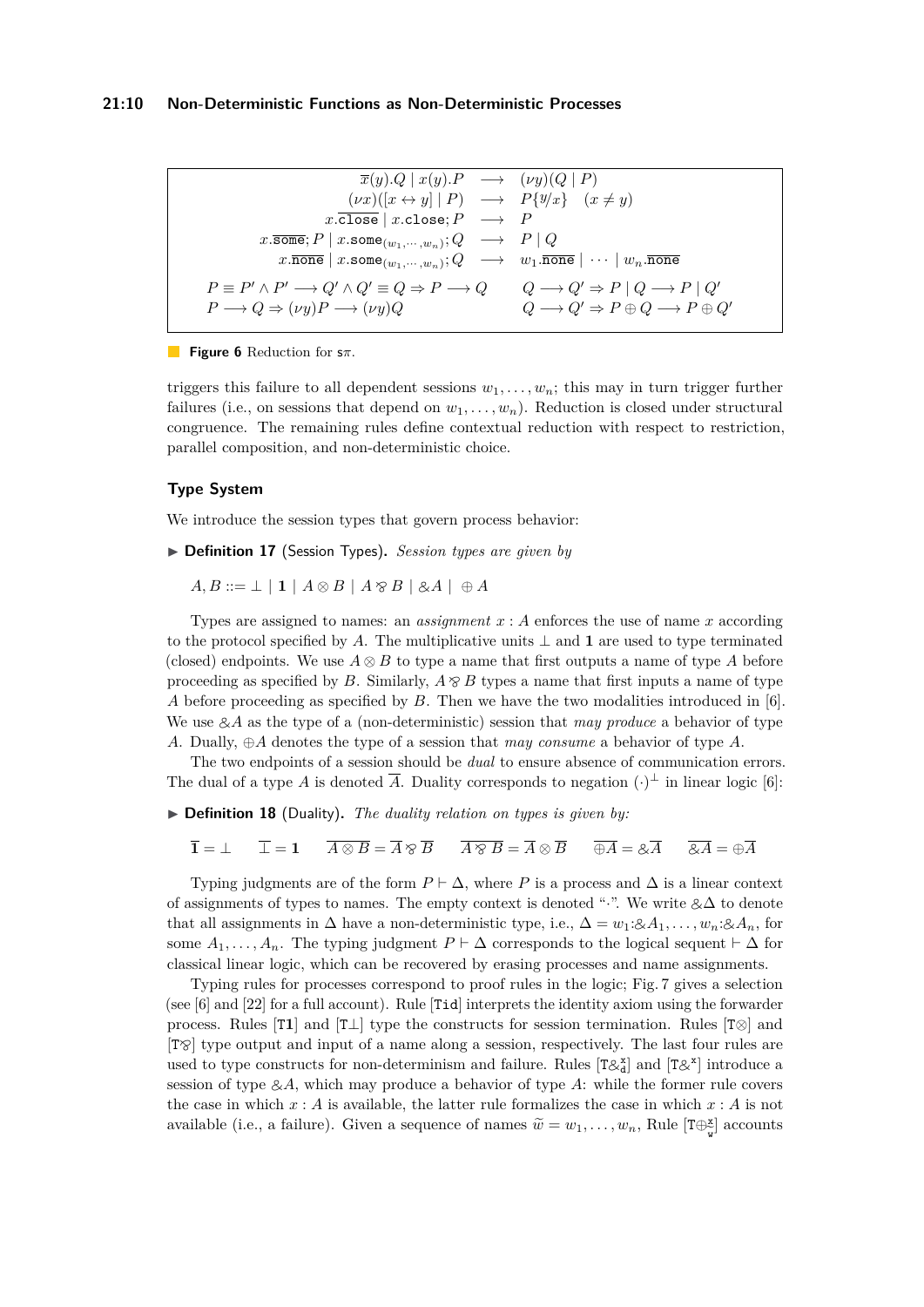<span id="page-10-1"></span>
$$
\begin{array}{|c|c|c|c|c|} \hline \text{[Tid]} & \frac{P\vdash\Delta}{[x \leftrightarrow y]\vdash x:A,y:\overline{A}} & \text{[T1]} & \frac{P\vdash\Delta}{x.\overline{\text{close}}\vdash x:1} & \text{[T\bot]} & \frac{P\vdash\Delta}{x.\text{close};P\vdash x:\bot,\Delta} \\ & & & & & \\ \hline \text{[T\otimes]} & \frac{P\vdash\Delta,y:A\quad Q\vdash\Delta',x:B}{\overline{x}(y).(P\mid Q)\vdash\Delta,\Delta',x:A\otimes B} & \text{[T\otimes]} & \frac{P\vdash\Delta,y:C,x:D}{x(y).P\vdash\Delta,x:C\otimes D} & \text{[T\otimes}^z] & \frac{1}{x.\overline{\text{none}}\vdash x:\otimes A} \\ & & & & & \\ \hline \text{[T\oplus}_{\mathbb{V}}^z & \frac{P\vdash\tilde{w}:\otimes\Delta,x:A}{x.\text{some}_{\widetilde{w}};P\vdash\tilde{w}:\otimes\Delta,x:\oplus A} & \text{[T\otimes}^z] & \frac{P\vdash\Delta,x:A}{x.\overline{\text{some}};P\vdash\Delta,x:A} & \text{[T\otimes]} & \frac{P\vdash\otimes\Delta}{P\oplus Q\vdash\otimes\Delta} \\ \hline \end{array}
$$

**Figure 7** Selected typing rules for s*π*.

for the possibility of not being able to consume the session  $x : A$  by considering sessions different from  $x$  as potentially not available. Finally, Rule  $[T\&]$  expresses non-deterministic choice of processes *P* and *Q* that implement non-deterministic behaviors only.

The type system enjoys type preservation, a result that follows directly from the cut elimination property in the underlying logic; it ensures that the observable interface of a system is invariant under reduction. The type system also ensures other properties for well-typed processes (e.g. global progress and confluence); see [\[6\]](#page-16-5) for details.

▶ **Theorem 19** (Type Preservation [\[6\]](#page-16-5)). *If*  $P \vdash \Delta$  *and*  $P \rightarrow Q$  *then*  $Q \vdash \Delta$ *.* 

# <span id="page-10-0"></span>**4 The Encoding**

To encode  $\lambda_{\oplus}^{\sharp}$  into  $s\pi$ , we first define the encoding  $\left(\cdot\right)^{\circ}$  from well-formed expressions in  $\lambda_{\oplus}^{\sharp}$  to well-formed expressions in  $\lambda_{\oplus}^i$ . Then, the encoding  $\llbracket \cdot \rrbracket_i^i$  (for a name *u*) translates well-formed expressions in  $\lambda_{\oplus}^*$  to well-typed processes in  $s\pi$ . We first discuss the encodability criteria.

# **4.1 Encodability Criteria**

We follow most of the criteria in [\[11\]](#page-16-6), a widely studied abstract framework for establishing the *quality* of encodings. A *language*  $\mathcal{L}$  is a pair: a set of terms and a reduction semantics  $\longrightarrow$  on terms (with reflexive, transitive closure denoted  $\stackrel{*}{\longrightarrow}$ ). A correct encoding translates terms of a source language  $\mathcal{L}_1$  into terms of a target language  $\mathcal{L}_2$  by respecting certain criteria. The criteria in [\[11\]](#page-16-6) concern *untyped* languages; because we treat *typed* languages, we follow [\[17\]](#page-17-6) in requiring that encodings preserve typability.

<span id="page-10-2"></span>▶ **Definition 20** (Correct Encoding). Let  $\mathcal{L}_1 = (\mathcal{M}, \longrightarrow_1)$  and  $\mathcal{L}_2 = (\mathcal{P}, \longrightarrow_2)$  be two *languages. We use M, M*′ *, . . . and P, P*′ *, . . . to range over elements in* M *and* P*. Also, let*  $\approx_2$  *be a behavioral equivalence on terms in* P. We say that a translation  $\llbracket \cdot \rrbracket : \mathcal{M} \to \mathcal{P}$  *is a* correct encoding *if it satisfies the following criteria:*

- **1.** *Type preservation: For every well-typed*  $M$ *, it holds that*  $\llbracket M \rrbracket$  *is well-typed.*
- **2.** *Operational Completeness: For every*  $M, M'$  such that  $M \stackrel{*}{\longrightarrow}_1 M'$ , it holds that  $\llbracket M \rrbracket \stackrel{*}{\longrightarrow} 2 \approx_2 \llbracket M' \rrbracket.$
- **3.** *Operational Soundness: For every M* and *P such that*  $[M] \xrightarrow{*}{}_{2} P$ *, there exists an M' such that*  $M \longrightarrow_1^* M'$  *and*  $P \longrightarrow_2^* \approx_2^* [M']$ .<br>*Kreases Consitions son For some M it had*
- **4.** Success Sensitiveness: For every M, it holds that  $M\checkmark_1$  if and only if  $\llbracket M \rrbracket \checkmark_2$ , where  $\checkmark_1$ and  $\checkmark$ <sub>2</sub> denote a success predicate in M and P, respectively.

Besides these semantic criteria, we also consider *compositionality*, a syntactic criterion that requires that a composite source term is encoded as the combination of the encodings of its sub-terms. Operational completeness formalizes how reduction steps of a source term are mimicked by its corresponding encoding in the target language;  $\approx_2$  conveniently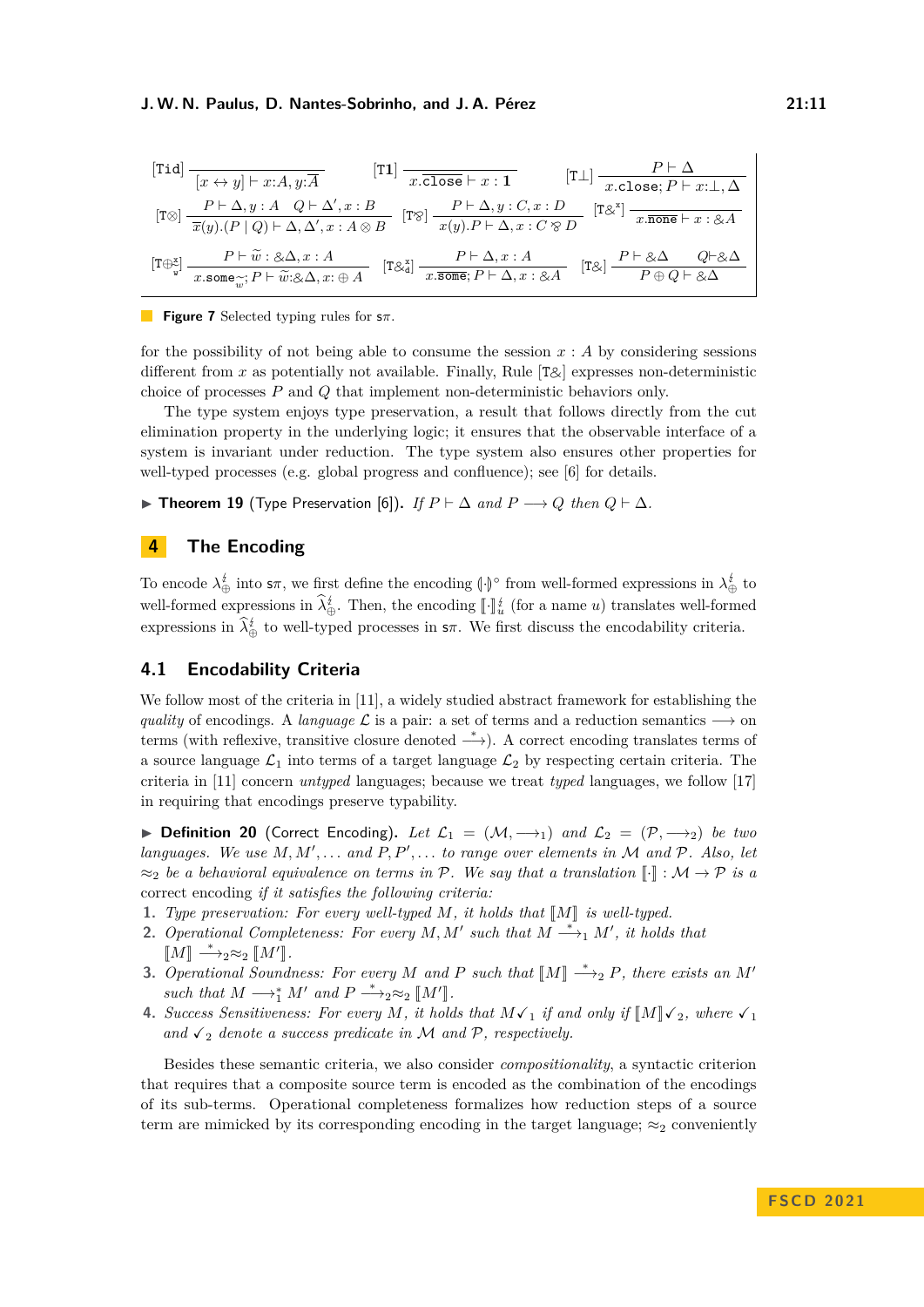## **21:12 Non-Deterministic Functions as Non-Deterministic Processes**

abstracts away from target terms useful in the translation but which are not meaningful in comparisons. Operational soundness concerns the opposite direction: it formalizes the correspondence between (i) the reductions of a target term obtained via the translation and (ii) the reductions of the corresponding source term. The role of  $\approx_2$  can be explained as in completeness. Success sensitiveness complements completeness and soundness, which concern reductions and therefore do not contain information about observable behaviors. The so-called success predicates  $\checkmark_1$  and  $\checkmark_2$  serve as a minimal notion of *observables*; the criterion then says that observability of success of a source term implies observability of success in the corresponding target term, and viceversa. Finally, type preservation is self-explanatory.

We choose not to use *full abstraction* as a correctness criterion. As argued in [\[12\]](#page-17-11), full abstraction is not an informative criterion when it comes to an encoding's quality.

# **4.2 First Step: From**  $\lambda^{\textit{t}}_{\oplus}$  **into**  $\lambda^{\textit{t}}_{\oplus}$

We define an encoding  $\left(-\right)^\circ$  from  $\lambda_{\oplus}^i$  into  $\hat{\lambda}_{\oplus}^i$  and prove it is correct. The encoding, defined for real formed terms in  $\lambda^i$  (of Def 42 in Ann A,1) using an an intermediate anomina  $\Lambda^*$ for well-formed terms in  $\lambda_{\oplus}^{i}$  (cf. Def. [42](#page-20-0) in App. [A.1\)](#page-18-2), relies on an intermediate encoding  $\langle \cdot | \cdot \rangle$ on closed  $\lambda_{\oplus}^{\sharp}$ -terms.

We introduce some notation. Given a term M such that  $\#(x, M) = k$  and a sequence of pairwise distinct fresh variables  $\widetilde{x} = x_1, \ldots, x_k$  we write  $M(\widetilde{x}/x)$  or  $M\langle x_1, \cdots, x_n/x \rangle$  to stand for  $M\langle x_1/x \rangle \cdots \langle x_k/x \rangle$ . That is,  $M\langle x/x \rangle$  denotes a simultaneous linear substitution whereby each distinct occurrence of *x* in *M* is replaced by a distinct  $x_i \in \tilde{x}$ . Notice that each  $x_i$  has the same type as *x*. We use (simultaneous) linear substitutions to force all bound variables in  $\lambda_{\oplus}^{\sharp}$  to become shared variables in  $\lambda_{\oplus}^{\sharp}$ .

**Definition 21** (From  $\lambda_{\oplus}^{\sharp}$  to  $\widehat{\lambda}_{\oplus}^{\sharp}$ ). Let  $M \in \lambda_{\oplus}^{\sharp}$ . Suppose  $\Gamma \models M : \tau$ , with dom( $\Gamma$ ) = fv( $M$ ) =  ${x_1, \dots, x_k}$  *and*  $\#(x_i, M) = j_i$ *. We define*  $(M)^\circ$  *as* 

$$
(\mathcal{M})^{\circ} = (\mathcal{M}\langle\widetilde{x_1}/x_1\rangle \cdots \langle\widetilde{x_k}/x_k\rangle) \bullet [\widetilde{x_1} \leftarrow x_1] \cdots [\widetilde{x_k} \leftarrow x_k]
$$

*where*  $\widetilde{x}_i = x_{i_1}, \dots, x_{i_j}$  and the encoding  $\{\}^{\bullet} : \lambda_{\oplus}^{\sharp} \to \widetilde{\lambda}_{\oplus}^{\sharp}$  is defined in Fig. [8](#page-12-0) on closed  $\lambda_{\oplus}^i$ -terms. The encoding  $\langle \cdot \rangle$ <sup>°</sup> extends homomorphically to expressions.

The encoding  $\langle -\rangle^{\circ}$  "atomizes" occurrences of variables: it converts *n* occurrences of a<br>in the state of distinct entitles as  $\Gamma$  as  $\Gamma$  and the constant conditions variable *x* in a term into *n* distinct variables  $x_1, \ldots, x_n$ . The sharing construct coordinates the occurrences of these variables by constraining each to occur exactly once within a term. We proceed in two stages. First, we share all free variables using  $\langle -\rangle^{\circ}$ : this ensures that  $f_{\text{res}}$  consistences using the local behavior of the same disposition of  $\mathbb{R}^{\bullet}$ . free variables are replaced by bound shared variables. Second, we apply the encoding  $\left(\frac{\cdot}{\cdot}\right)^{\bullet}$ on the corresponding closed term. Two cases of Fig. [8](#page-12-0) are noteworthy. In  $(\lambda x.M)^{\bullet}$ , the occurrences of *x* are replaced with fresh shared variables that only occur once within in *M*. The definition of  $\left(M\langle B/x \rangle\right)^{\bullet}$  considers two possibilities. If the bag being encoded is non-empty and the explicit substitution would not lead to failure (the number of occurrences of *x* and the size of the bag coincide) then we encode the explicit substitution as a sum of explicit linear substitutions. Otherwise, the explicit substitution will lead to a failure, and the encoding proceeds inductively. As we will see, doing this will enable a tight operational correspondence result with s*π*.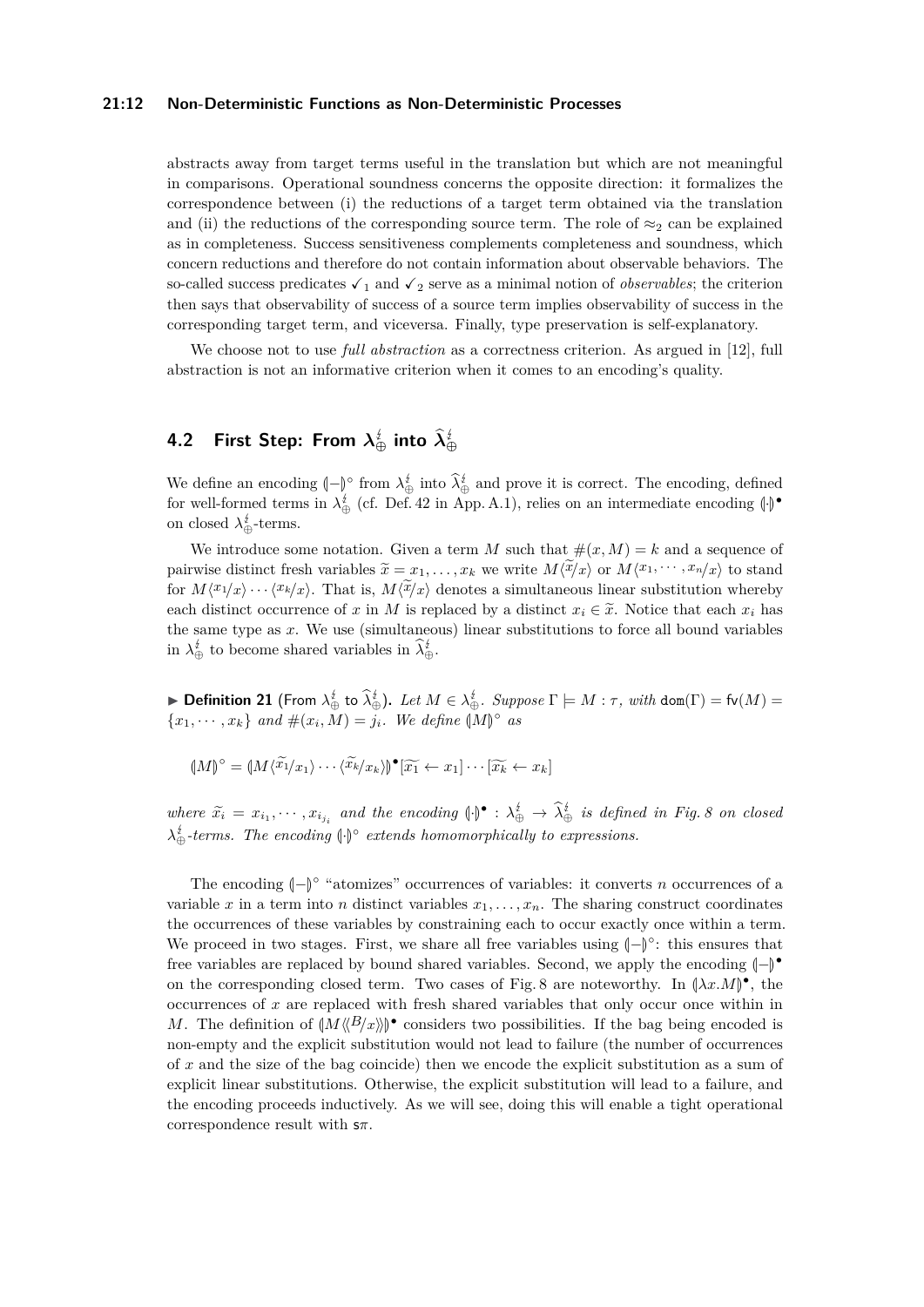<span id="page-12-0"></span> $(x)$ <sup>•</sup> = *x*  $(\lambda M) \cdot B$ <sup>•</sup> =  $(\lambda M)$ <sup>•</sup>  $\cdot$   $(B)$ <sup>•</sup>  $\lambda M$  = fail<sup>*x*</sup>  $(M \cdot B)$ <sup>•</sup> =  $(M)$ <sup>•</sup>  $(B)$ <sup>•</sup> M  $(1)^\bullet = 1(\lambda x.M)^\bullet = \lambda x.((M \langle \tilde{x}/x \rangle)^\bullet [\tilde{x} \leftarrow x])$   $\#(x,M) = n$ , each  $x_i$  is fresh  $\langle M \langle \langle B/x \rangle \rangle$  $\left(\!\!| M\langle\!\langle B \!| x \rangle\!\rangle\!\right)^\bullet =$  $\sqrt{ }$  $\int$  $\overline{\mathcal{L}}$  $\sum$  $\sum_{B_i \in \text{PER}(\langle B \rangle^{\bullet})} (M \langle \tilde{x}/x \rangle)^{\bullet} \langle B_i(1)/x_1 \rangle \cdots \langle B_i(k)/x_k \rangle \quad \#(x, M) = \text{size}(B) = k \ge 1$  $(M\langle x_1, \cdots, x_k/x \rangle) \bullet [\widetilde{x} \leftarrow x] \langle \langle \mathbb{B} \rangle^{\bullet}/x \rangle$  otherwise,  $\#(x, M) = k \ge 0$ 

**Figure 8** Auxiliary Encoding:  $\lambda_{\oplus}^{\sharp}$  into  $\lambda_{\oplus}^{\sharp}$ .

► **Example 22.** Consider the  $\lambda_{\oplus}^{\sharp}$  term  $y \langle B/x \rangle$ , with  $f\nu(B) = \emptyset$  and  $y \neq x$ . Its encoding  $\hat{\lambda}_{\Phi}^{\ell}$  is  $\{y\langle B/x \rangle\}^{\circ} = \{y_0\langle \langle B/x \rangle\}^{\bullet}[\mathbf{y}_0 \leftarrow \mathbf{y}] = y_0 \{\leftarrow x\} \langle \langle \langle B \rangle^{\bullet} \mathbf{y} \rangle \mathbf{y}_0 \leftarrow \mathbf{y}].$  Notice that the encoding induces (empty) sharing on  $x$ , even if  $x$  does not occur in the term  $y$ .

We consider correctness (Def. [20\)](#page-10-2) for  $\langle \cdot | \cdot \rangle^{\circ}$ . Our encoding is in "two-levels", because  $\langle \cdot | \cdot \rangle^{\circ}$  it is defined in terms of  $(\cdot)$ <sup> $\bullet$ </sup>. As such, it satisfies a weak form of compositionality [\[11\]](#page-16-6). In [\[22\]](#page-17-0) we have established the following:

▶ **Theorem 23** (Correctness for  $\langle \cdot | \cdot \rangle$ <sup>°</sup>). *The encoding*  $\langle \cdot | \cdot \rangle$ <sup>°</sup> *is type preserving, operationally complete, operationally sound, and success sensitive.*

# **4.3 Second Step: From** <sup>b</sup>*λ* **<sup>⊕</sup> to s***π*

<span id="page-12-1"></span>We now define our encoding of  $\lambda_{\oplus}^{\sharp}$  into  $s\pi$ , and establish its correctness.

**Expressions** Definition 24 (From  $\hat{\lambda}_{\oplus}^{\sharp}$  into s $\pi$ : Expressions). Let *u* be a name. The encoding  $[\cdot]\,^{\sharp}_{u} : \hat{\lambda}_{\oplus}^{\sharp} \to s\pi$ *is defined in Fig. [9.](#page-13-0)*

As usual in encodings of  $\lambda$  into  $\pi$ , we use a name *u* to provide the behaviour of the encoded expression. Here *u* is a non-deterministic session: the encoded expression can be available or not; this is signaled by prefixes  $u.\overline{\text{some}}$  and  $u.\overline{\text{none}}$ , respectively. Notice that every (free) variable *x* in a  $\lambda_{\oplus}^i$  expression becomes a name *x* in its corresponding  $s\pi$  process.

We discuss the most interesting aspects of the translation in Fig. [9.](#page-13-0) The term *M B* is encoded into a non-deterministic sum: this models the fact that application involves a choice in the order in which the elements of the bag are substituted. The encoding of  $M\langle N/x\rangle$  is the parallel composition of the translations of *M* and *N*. We need to wait for confirmation of a behaviour along the variable that is being substituted. The encoding of  $M[x_1, \dots, x_n \leftarrow x]$ first confirms the availability of the behavior along  $x$ . Then it sends a dummy variable  $y_i$ , which is used to collapse the process in the case of a failed reduction. Subsequently, for each shared variable, the encoding receives a name, which will act as an occurrence of the shared variable. At the end, we use  $x.\overline{\text{none}}$  to signal that there is no further information to send over. The encoding of  $\{M\} \cdot B$  synchronises with the encoding of  $M[x_1, \dots, x_n \leftarrow x]$ , just discussed. The name  $y_i$  is used to trigger a failure in the computation if there is a lack of elements in the encoding of bag. The encoding of  $\text{fail}^{x_1,\cdots,x_k}$  simply triggers failure on *u* and on each of  $x_1, \dots, x_k$ . The encoding of  $[\mathbb{M} + \mathbb{N}]_u^{\sharp}$  homomorphically preserves non-determinism.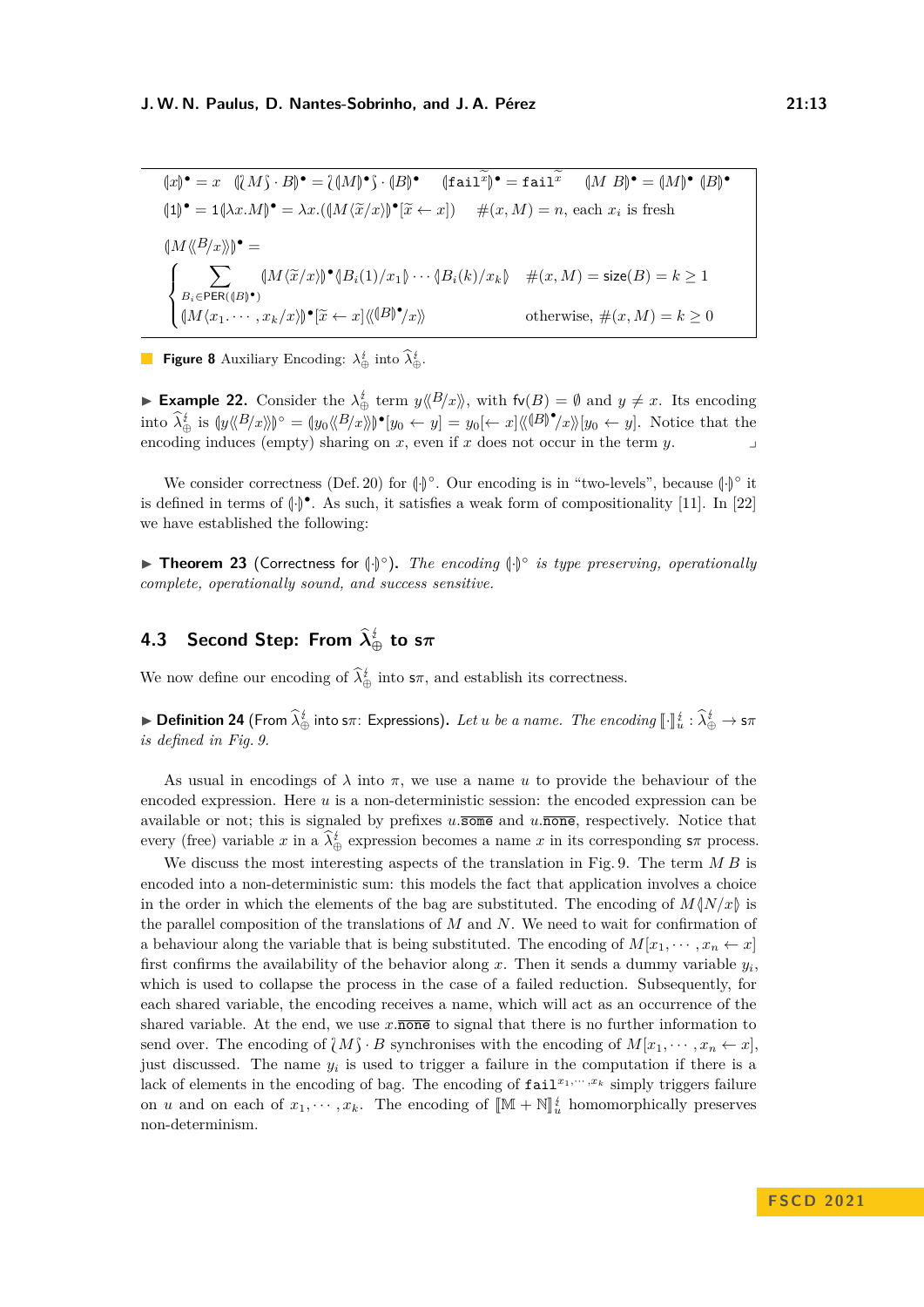<span id="page-13-0"></span> $\llbracket x \rrbracket_u^{\sharp} = x.\overline{\mathtt{some}}; [x \leftrightarrow u]$  $[[\lambda x.M[\tilde{x} \leftarrow x]]]_u^{\sharp} = u.\overline{\text{some}}; u(x).\overline{[M[\tilde{x} \leftarrow x]]]_u^{\sharp}}$  $[MB]_u^{\underline{i}} = \bigoplus_{B_i \in \mathsf{PER}(B)} (\nu v)(\llbracket M \rrbracket_v^{\underline{i}} \mid v.\mathtt{some}_{u,\mathsf{fv}(B)}; \overline{v}(x).([v \leftrightarrow u] \mid \llbracket B_i \rrbracket_x^{\underline{i}}))$  $\llbracket M[\widetilde{x} \leftarrow x] \langle \langle B/x \rangle \rangle \rrbracket_u^{\sharp} = \bigoplus_{B_i \in \mathsf{PER}(B)} (\nu x) (\llbracket M[\widetilde{x} \leftarrow x] \rrbracket_u^{\sharp} \mid \llbracket B_i \rrbracket_x^{\sharp})$  $\llbracket M \langle N/x \rangle \rrbracket_u^{\frac{t}{2}} = (\nu x)(\llbracket M \rrbracket_u^{\frac{t}{2}} \mid x.\mathtt{some}_{\mathsf{fv}(N)}; \llbracket N \rrbracket_x^{\frac{t}{2}})$  $\llbracket M[\leftarrow x]\rrbracket_{u}^{\sharp}=x.\overline{\mathtt{some}}.\overline{x}(y_i) . (y_i.\mathtt{some}_{u,\mathsf{fv}(M)};y_i.\mathtt{close}; \llbracket M\rrbracket_{u}^{\sharp} \mid x.\overline{\mathtt{none}})$  $[M[x_1, \cdots, x_n \leftarrow x]]_u^t =$  $x.\overline{\texttt{some}}.\overline{x}(y_1)$ *.*( $y_1.\texttt{some}_\emptyset$ ;  $y_1.\texttt{close}$ ; **0**  $|x.\overline{\mathtt{some}}; x.\mathtt{some}_{u,(\mathsf{fv}(M)\setminus x_1,\cdots,x_n)}; x(x_1).\cdots x_n)$  $\cdot$ *x*.some $\overline{x}(y_n)$ . $(y_n$ .some $_\emptyset; y_n$ .close;  $\overline{\mathbf{0}}$  |  $x.\overline{\mathtt{some}}; x.\mathtt{some}_{u,(\mathsf{fv}(M)\setminus x_n)}; x(x_n)$  $\ldots x.\overline{\text{some}}; \overline{x}(y_{n+1}).(y_{n+1}.\texttt{some}_{u,\textsf{fv}(M)}; y_{n+1}.\texttt{close}; [\![M]\!]_u^t | x.\overline{\texttt{none}}) )\cdots$  $[\![\texttt{fail}^{x_1,\cdots,x_k}]\!]_u^{\sharp} = u.\overline{\texttt{none}} \mid x_1.\overline{\texttt{none}} \mid \cdots \mid x_k.\overline{\texttt{none}}$  $[\![1]\!]_x^{\underline{i}} = x$ .some<sub> $\emptyset$ </sub>;  $x(y_n)$ . $(y_n.$ some;  $y_n.$ close  $|x$ .some $_{\emptyset}$ ;  $x.\overline{\text{none}})$  $[[\mathcal{M}]\cdot B]]_x^i = x$ .some $\mathfrak{f}_V(\mathcal{M}_S\cdot B); x(y_i)$ .x.some $y_i, \mathfrak{f}_V(\mathcal{M}_S\cdot B); x$ .some;  $\overline{x}(x_i)$  $\mathcal{L}(x_i.\texttt{some}_{\mathsf{fv}(M)}; [\![M]\!]_{x_i}^{\sharp} \mid [\![B]\!]_{x}^{\sharp} \mid y_i.\overline{\texttt{none}})$  $[M + N]_u^{\{t\}} = [M]_u^{\{t\}} \oplus [N]_u^{\{t\}}$ 

**Figure 9** Encoding  $\lambda_{\oplus}^{\sharp}$  expressions into  $s\pi$  processes.

<span id="page-13-1"></span>► **Example 25.** We illustrate  $\llbracket \cdot \rrbracket^k_u$  in Fig. [9](#page-13-0) by encoding the  $\hat{\lambda}^k_{\oplus}$  terms  $N[\leftarrow x] \langle \langle M \rangle^k_x \rangle$  and  $\texttt{fail}^{\text{fv}(N)\cup \text{fv}(M)}$ , where  $M, N$  are closed well-formed  $\hat{\lambda}_{\oplus}^i$ -terms (i.e.  $\text{fv}(N) = \text{fv}(M) = \emptyset$ ):

$$
\begin{aligned} [\![N[\leftarrow x]\langle\langle\mathcal{U}^M\rangle\!\rangle x\rangle\!\rangle\!]_u^{\sharp} &= (\nu x)([\![N[\leftarrow x]\!]_u^{\sharp}\!+\! [\![\mathcal{U}^M\rangle\!\!]_x^{\sharp}) \\ &= (\nu x)(x.\overline{\mathtt{some}}.\overline{x}(y_i). (y_i.\mathtt{some}_u;y_i.\mathtt{close}; [\![N]\!]_u^{\sharp}\mid x.\overline{\mathtt{none}}) \mid \\ & x.\mathtt{some}_\emptyset; x(y_i).x.\mathtt{some}_{y_i}; x.\overline{\mathtt{some}};\overline{x}(x_i) \\ & \qquad \qquad . (x_i.\mathtt{some}_\emptyset; [\![M]\!]_{x_i}^{\sharp}\mid [\![1]\!]_x^{\sharp}\mid y_i.\overline{\mathtt{none}})) \\ [\![\mathtt{fail}^{\mathsf{fv}(N)\cup\mathsf{fv}(M)}]\!]_u^{\sharp} &= u.\overline{\mathtt{none}} \end{aligned}
$$

We now encode intersection types (for  $\lambda_{\oplus}^{\sharp}$  and  $\lambda_{\oplus}^{\sharp}$ ) into session types (for  $s\pi$ ):

**► Definition 26** (From  $\hat{\lambda}_{\oplus}^{i}$  into s $\pi$ : Types). The translation  $\llbracket \cdot \rrbracket^{i}$  on types is defined in Fig. [10.](#page-14-0)<br>Let  $\Gamma$  be an accionum of defined as  $\Gamma$ *Let*  $\Gamma$  *be an assignment defined as*  $\Gamma = x_1 : \sigma_1, \dots, x_m : \sigma_k, v_1 : \pi_1, \dots, v_n : \pi_n$ . We define  $[\![\Gamma]\!]^{\frac{i}{2}}$  as  $x_1 : \&[\![\sigma_1]\!]^{\frac{i}{2}}, \cdots, x_k : \&[\![\sigma_k]\!]^{\frac{i}{2}}, v_1 : \&[\![\pi_1]\!]_{(\sigma,i_1)}^{\frac{i}{2}}, \cdots, v_n : \&[\![\pi_n]\!]_{(\sigma,i_n)}^{\frac{i}{2}}.$ 

The encoding of types captures our use of non-deterministic session protocols (typed with " $\&$ ") to represent non-deterministic and fail-prone evaluation in  $\hat{\lambda}_{\oplus}$ . Notice that the encoding of the multiset type  $\pi$  depends on two arguments (a strict type  $\sigma$  and a number  $i \geq 0$ ) which are left unspecified above. This is crucial to represent mismatches in  $\lambda_{\oplus}^{i}$  (i.e., sources of failures) as typable processes in s*π*. For instance, in Fig. [5,](#page-7-1) Rule [FS:app] admits a mismatch between  $\sigma^j \to \tau$  and  $\sigma^k$ , for it allows  $j \neq k$ . In our proof of type preservation, these two arguments are instantiated appropriately, enabling typability as session-typed processes.

⌟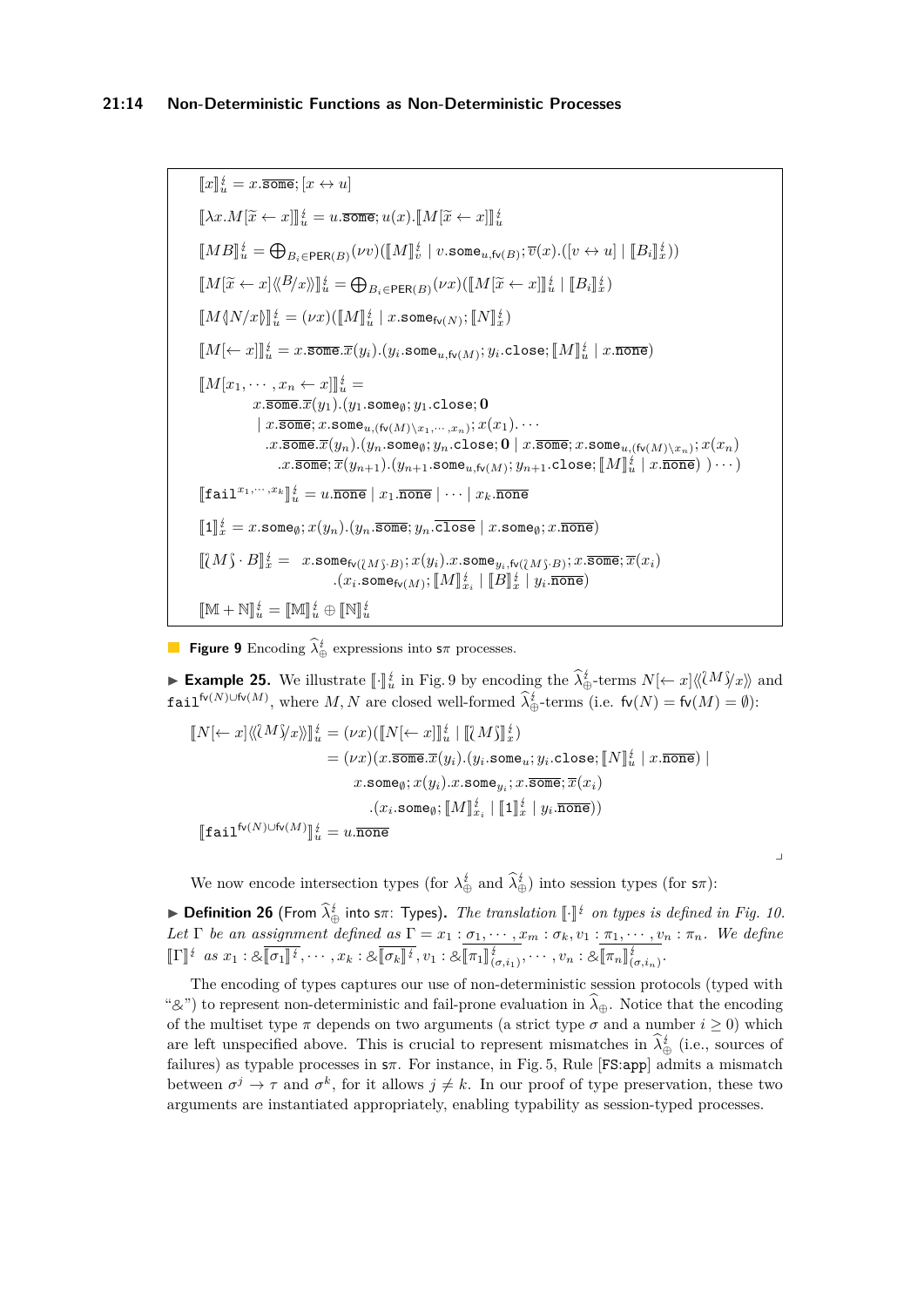<span id="page-14-0"></span>
$$
\begin{aligned}\n\llbracket \mathbf{unit} \rrbracket^{\dot{\sharp}} &= \& 1 \\
\llbracket \pi \to \tau \rrbracket^{\dot{\sharp}} &= \& ((\llbracket \pi \rrbracket^{\dot{\sharp}}_{(\sigma,i)}) \otimes \llbracket \tau \rrbracket^{\dot{\sharp}}) \quad \text{(for some strict type } \sigma \text{, with } i \geq 0) \\
\llbracket \sigma \wedge \pi \rrbracket^{\dot{\sharp}}_{(\sigma,i)} &= \& ((\oplus \bot) \otimes (\& \oplus ((\& \llbracket \sigma \rrbracket^{\dot{\sharp}}) \otimes (\llbracket \pi \rrbracket^{\dot{\sharp}}_{(\sigma,i)}))) \\
&= \oplus ((\& 1) \otimes (\oplus \& ((\oplus \llbracket \sigma \rrbracket^{\dot{\sharp}}) \otimes (\llbracket \pi \rrbracket^{\dot{\sharp}}_{(\sigma,i)}))) \\
\llbracket \omega \rrbracket^{\dot{\sharp}}_{(\sigma,i)} &= \n\begin{cases}\n\overbrace{\& ((\oplus \bot) \otimes (\& \oplus \bot)))}^{\dot{\sharp}} & \text{if } i = 0 \\
\overbrace{\& ((\oplus \bot) \otimes (\& \oplus ((\& \llbracket \sigma \rrbracket^{\dot{\sharp}}) \otimes (\llbracket \omega \rrbracket^{\dot{\sharp}}_{(\sigma,i-1)})))}^{\dot{\sharp}} & \text{if } i > 0\n\end{cases}\n\end{aligned}
$$

**Figure 10** Encoding types for  $\lambda_{\oplus}^{\sharp}$  as session types.

With our encodings of expressions and types in place, we can now encode judgments:

▶ **Definition 27** (Encoding Judgments). *If*  $\Gamma \models \mathbb{M} : \tau$  *then*  $[\![\mathbb{M}]\!]_u^{\sharp} \vdash [\![\Gamma]\!]^{\sharp}$ ,  $u : [\![\tau]\!]^{\sharp}$ .

We are now ready to consider correctness for  $\llbracket \cdot \rrbracket^{\frac{1}{2}}$ , as in Def. [20.](#page-10-2) First, the compositionality property follows directly from Fig. [9.](#page-13-0) We now state the remaining properties in Def. [20,](#page-10-2) which we have established in [\[22\]](#page-17-0). First, type preservation:

- **Example 28** (Type Preservation for  $\llbracket \cdot \rrbracket_k^{\frac{1}{4}}$ . Let *B* and M *be a bag and an expression.*<br> **1** *K* **F**  $\llbracket P \rrbracket_k = k$  **F**  $\llbracket P \rrbracket_k^{\frac{1}{4}}$  **expanding the serve strict type 5 and serve** is
- **1.** *If*  $\Gamma \models B : \pi$  *then*  $[[B]_u^t \models [[\Gamma]_u^t, u : [[\pi]_{(\sigma,i)}^t, \text{ for some strict type } \sigma \text{ and some } i$ .
- 2. *If*  $\Gamma \models \mathbb{M} : \tau$  *then*  $[\mathbb{M}]_u^{\sharp} \models [\![\Gamma]\!]^{\sharp}$ ,  $u : [\![\tau]\!]^{\sharp}$ .

We now consider operational completeness. Because  $\lambda_{\oplus}^{\sharp}$  satisfies the diamond property, it suffices to consider completeness based on a single reduction step ( $\mathbb{N} \longrightarrow \mathbb{M}$ ):

▶ **Theorem 29** (Operational Completeness). Let N and M be well-formed  $\widehat{\lambda}_{\oplus}^i$  closed expressions.  $If \mathbb{N} \longrightarrow \mathbb{M}$  then there exists  $Q$  such that  $[\mathbb{N}]_u^{\{t\}} \longrightarrow^* Q = [\mathbb{M}]_u^{\{t\}}$ .

▶ **Example 30** (Cont. Example [25\)](#page-13-1). Since *M* and *N* are well-formed we can verify, by applying rules in Fig. [5](#page-7-1) that,  $N\leftarrow x\left[\langle\langle M\rangle\langle x\rangle\rangle\right]$  and fail<sup>fv(*N*)∪fv(*M*) are well-formed. Notice that</sup>  $N[\leftarrow x]\langle\langle M\rangle\rangle x\rangle\longrightarrow_{\text{[RS:Fei1]}} \text{fail}^{\text{fv}(N)\cup\text{fv}(M)}$ . The encoding of the lhs reduces to encoding of the rhs via the reduction rules of  $s\pi$  (Fig. [6\)](#page-9-0) as  $\llbracket N \llcorner \leftarrow x \rrbracket \langle \langle M \rangle \langle x \rangle \rangle \rrbracket_u^i \longrightarrow^* \llbracket \text{fail}^{\{v(N) \cup f(v(M)\}} \rrbracket_u^i$ .<br>The complete example with the poduction steps son be found in [99] The complete example with the reduction steps can be found in  $[22]$ .

In soundness we use the precongruence  $\succeq_{\lambda}$  (Fig. [3\)](#page-5-0). We write  $N \longrightarrow_{\succeq_{\lambda}} N'$  iff  $N \succeq_{\lambda} N_1 \longrightarrow$  $N_2 \succeq_\lambda N'$ , for some  $N_1, N_2$ . The reflexive, transitive closure of  $\longrightarrow_{\succeq_\lambda}$  is  $\longrightarrow_{\succeq_\lambda}^*$ .

► **Theorem 31** (Operational Soundness). Let N be a well-formed, closed  $\hat{\lambda}^i_{\oplus}$  expression. If  $[\mathbb{N}]_u^i \longrightarrow^* Q$  then  $Q \longrightarrow^* Q'$ ,  $\mathbb{N} \longrightarrow_{\succeq_{\lambda}}^* \mathbb{N}'$  and  $[\mathbb{N}'$  $\mathbb{I}_{u}^{\sharp} = Q'$ , for some  $Q'$ , N'.

Finally, we consider success sensitiveness. This requires extending  $\lambda_{\oplus}^{\sharp}$  and  $s\pi$  with success predicates. In  $s\pi$ , we say that *P* is unguarded if it does not occur behind a prefix.

► **Definition 32** (Success in  $\hat{\lambda}_{\oplus}^{t}$ ). We extend the syntax of terms for  $\hat{\lambda}_{\oplus}^{t}$  with the  $\checkmark$  construct. *We define*  $\mathbb{M} \downarrow_{\mathcal{F}}$  *iff there exist*  $M_1, \cdots, M_k$  *such that*  $\mathbb{M} \longrightarrow^* M_1 + \cdots + M_k$  *and* head $(M'_j) =$  $\checkmark$ , for some  $j \in \{1, \ldots, k\}$  and term  $M'_j$  such that  $M_j \succeq_\lambda M'_j$ .

▶ **Definition 33** (Success in s*π*)**.** *We extend the syntax of* s*π processes with the* ✓ *construct, which we assume well typed. We define*  $P \Downarrow \checkmark$  to hold whenever there exists a P' such that  $P \longrightarrow^* P'$  *and*  $P'$  *contains an unguarded occurrence of*  $\checkmark$ .

We now extend Def. [24](#page-12-1) by decreeing  $\llbracket \checkmark \rrbracket_u^t = \checkmark$ . We finally have:

► **Theorem 34** (Success Sensitivity). Let M be a well-formed, closed  $\hat{\lambda}^i_{\oplus}$  expression. Then  $\mathbb{M} \Downarrow \checkmark$  *iff*  $\llbracket \mathbb{M} \rrbracket_u^i \Downarrow \checkmark$ .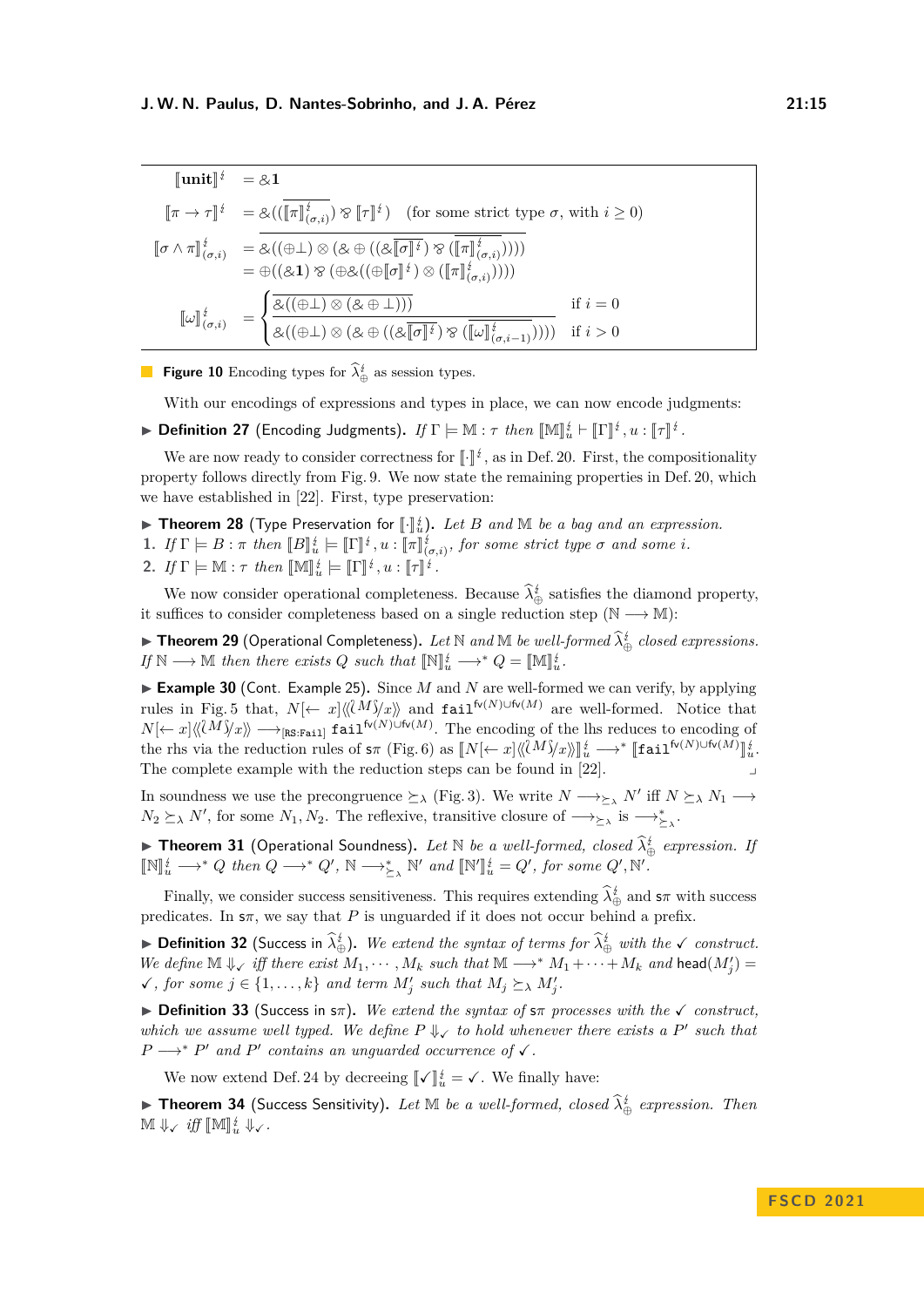## **21:16 Non-Deterministic Functions as Non-Deterministic Processes**

# <span id="page-15-0"></span>**5 Discussion**

**Summary.** We developed a correct encoding of  $\lambda^{\sharp}_{\oplus}$ , a new resource  $\lambda$ -calculus in which expressions feature non-determinism and explicit failure, into s*π*, a session-typed *π*-calculus in which behavior is non-deterministically available: a protocol may perform as stipulated but also fail. Our encodability result is obtained by appealing to  $\lambda_{\oplus}^{\sharp}$ , an intermediate language with sharing constructs that simplifies the treatment of variables in expressions. To our knowledge, we are the first to relate typed  $\lambda$ -calculi and typed  $\pi$ -calculi encompassing non-determinism and explicit failures, while connecting intersection types and session types, two different mechanisms for resource-awareness in sequential and concurrent settings, respectively.

**Design of**  $\lambda_{\oplus}^{\sharp}$  (and  $\lambda_{\oplus}^{\sharp}$ ). The design of the sequential calculus  $\lambda_{\oplus}^{\sharp}$  has been influenced by the typed mechanisms for non-determinism and failure in the concurrent calculus s*π*. As s*π* stands on rather solid logical foundations (via the Curry-Howard correspondence between linear logic and session types [\[7,](#page-16-9) [27,](#page-18-1) [6\]](#page-16-5)),  $\lambda_{\oplus}^{i}$  defines a logically motivated addition to resource  $\lambda$ -calculi in the literature; see, e.g., [\[3,](#page-16-3) [4,](#page-16-0) [21\]](#page-17-5). Major similarities between  $\lambda_{\oplus}^{i}$  and these existing languages include: as in [\[4\]](#page-16-0), our semantics performs lazy evaluation and linear substitution on the head variable; as in [\[21\]](#page-17-5), our reductions lead to non-deterministic sums. A distinctive feature of  $\lambda_{\oplus}^i$  is its lazy treatment of failures, via the dedicated term fail<sup>x</sup>. In contrast, in [\[3,](#page-16-3) [4,](#page-16-0) [21\]](#page-17-5) there is no dedicated term to represent failure. The non-collapsing semantics for non-determinism is another distinctive feature of  $\lambda_{\oplus}^{\sharp}$ .

Our design for  $\lambda_{\oplus}^{\sharp}$  has been informed by the  $\lambda$ -calculi with sharing introduced in [\[13\]](#page-17-7) and studied in [\[10\]](#page-16-7). Also, our translation from  $\lambda_{\oplus}^{\sharp}$  into  $\lambda_{\oplus}^{\sharp}$  borrows insights from the translations presented in [\[13\]](#page-17-7). Notice that the calculi in [\[13,](#page-17-7) [10\]](#page-16-7) do not consider explicit failure nor non-determinism. We distinguish between *well-typed* and *well-formed* expressions: this allows us to make fail-prone evaluation in  $\lambda_{\oplus}^i$  explicit. It is interesting that explicit failures can be elegantly encoded as protocols in s*π*– this way, we make the most out of s*π*'s expressivity.

**Related Works.** A source of inspiration for our work is the work by Boudol and Laneve [\[4\]](#page-16-0). As far as we know, this is the only prior study that connects  $\lambda$  and  $\pi$  from a resource-oriented perspective, via an encoding of a *λ*-calculus with multiplicities into a *π*-calculus without sums. The goal of [\[4\]](#page-16-0) is different from ours, as they study the discriminating power of semantics for  $\lambda$  as induced by encodings into  $\pi$ . In contrast, we study how typability delineates the encodability of resource-awareness across sequential and concurrent realms. Notice that the calculi in [\[4\]](#page-16-0) are untyped, whereas we consider typed calculi and our encodings preserve typability. As a result, the encoding in [\[4\]](#page-16-0) is conceptually different from ours; remarkably, our encoding of  $\lambda_{\oplus}^{i}$  into  $s\pi$  respects linearity and homomorphically translates sums.

There are some similarities between  $\lambda_{\oplus}^{i}$  and the differential  $\lambda$ -calculus, introduced in [\[9\]](#page-16-10). Both express non-deterministic choice via sums and use linear head reduction for evaluation. In particular, our fetch rule, which consumes non-deterministically elements from a bag, is related to the derivation (which has similarities with substitution) of a differential term. However, the focus of [\[9\]](#page-16-10) is not on typability nor encodings to process calculi; instead they relate the Taylor series of analysis to the linear head reduction of  $\lambda$ -calculus.

Prior works have studied encodings of typed  $\lambda$ -calculi into typed  $\pi$ -calculi; see, e.g., [\[23,](#page-17-2) [4,](#page-16-0) [24,](#page-17-12) [1,](#page-16-1) [16,](#page-17-4) [20,](#page-17-13) [26\]](#page-18-0). None of these works consider non-determinism and failures; the one exception is the encoding in [\[6\]](#page-16-5), which involves a  $\lambda$ -calculus with exceptions and failures (but without non-determinism due to bags, as in  $\lambda_{\oplus}^{i}$ ) for which no (reduction) semantics is given. As a result, the encoding in [\[6\]](#page-16-5) is different from ours, and only preserves typability: important semantic properties such as operational completeness, operational soundness, and success sensitivity are not considered in [\[6\]](#page-16-5).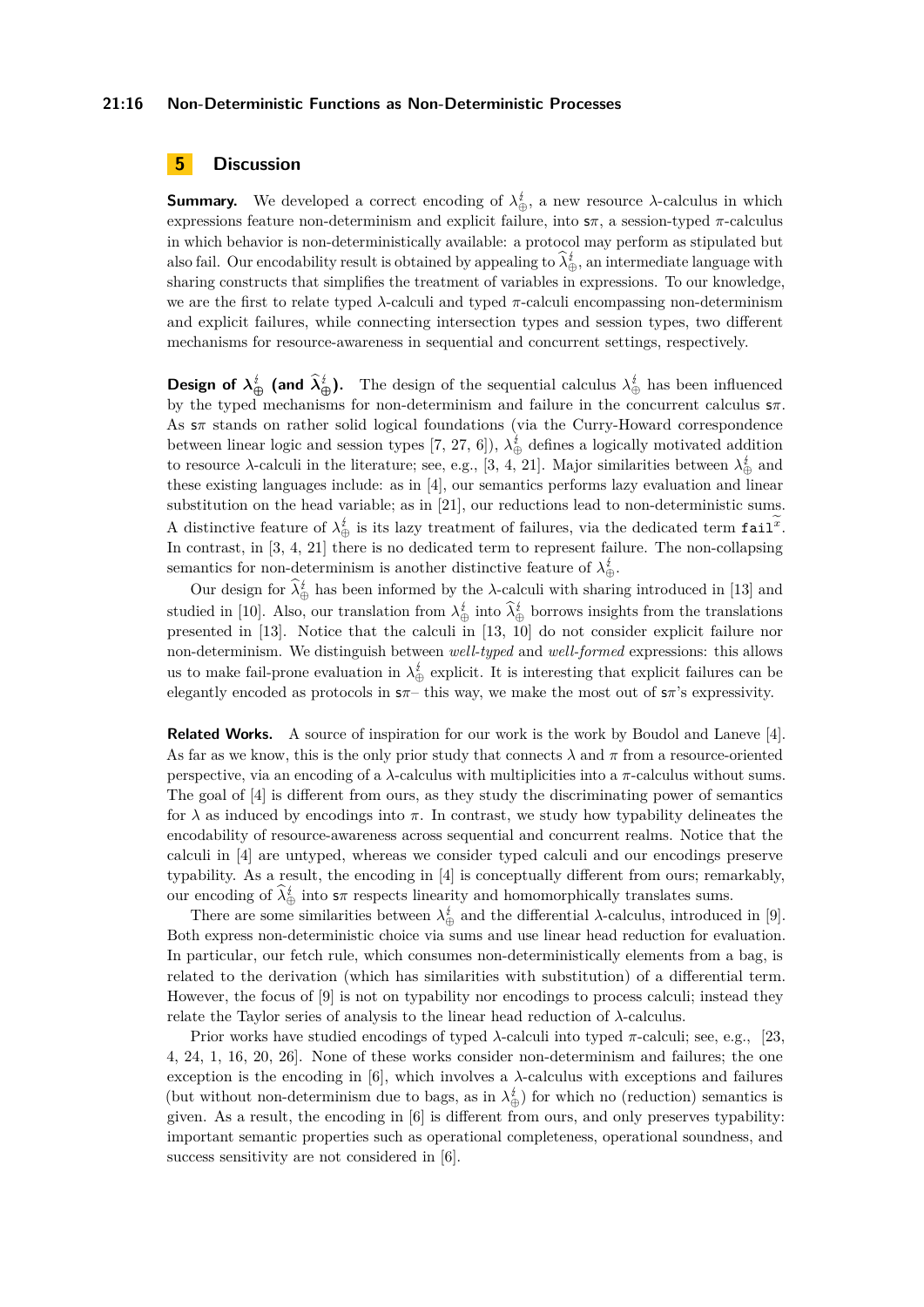**Ongoing and Future Work.** In  $\lambda_{\oplus}^t$  bags have *linear* resources, which are used exactly once. In ongoing work, we have established that our approach to encodability in s*π* extends to the case in which bags contain both linear and *unrestricted* resources, as in [\[21\]](#page-17-5). Handling such an extension of  $\lambda_{\oplus}^i$  requires the full typed process framework in [\[6\]](#page-16-5), with replicated processes and labeled choices (which were not needed to encode  $\lambda_{\oplus}^{\sharp}$ ).

The approach and results developed here enable us to tackle open questions that go beyond the scope of this work. First, we wish to explore whether our correct encoding can be defined in a setting with *collapsing* non-determinism. Second, we plan to investigate formal results of relative expressiveness that connect  $\lambda_{\oplus}^i$  and the resource calculi in [\[4,](#page-16-0) [21\]](#page-17-5).

#### **References**

- <span id="page-16-1"></span>**1** Martin Berger, Kohei Honda, and Nobuko Yoshida. Genericity and the pi-calculus. In Andrew D. Gordon, editor, *Foundations of Software Science and Computational Structures, 6th International Conference, FOSSACS 2003 Held as Part of the Joint European Conference on Theory and Practice of Software, ETAPS 2003, Warsaw, Poland, April 7-11, 2003, Proceedings*, volume 2620 of *Lecture Notes in Computer Science*, pages 103–119. Springer, 2003. [doi:](https://doi.org/10.1007/3-540-36576-1_7) [10.1007/3-540-36576-1\\_7](https://doi.org/10.1007/3-540-36576-1_7).
- <span id="page-16-2"></span>**2** Viviana Bono and Mariangiola Dezani-Ciancaglini. A tale of intersection types. In Holger Hermanns, Lijun Zhang, Naoki Kobayashi, and Dale Miller, editors, *LICS '20: 35th Annual ACM/IEEE Symposium on Logic in Computer Science, Saarbrücken, Germany, July 8-11, 2020*, pages 7–20. ACM, 2020. [doi:10.1145/3373718.3394733](https://doi.org/10.1145/3373718.3394733).
- <span id="page-16-3"></span>**3** Gérard Boudol. The lambda-calculus with multiplicities (abstract). In Eike Best, editor, *CONCUR '93, Hildesheim, Germany, August 23-26, 1993, Proceedings*, volume 715 of *Lecture Notes in Computer Science*, pages 1–6. Springer, 1993. [doi:10.1007/3-540-57208-2\\_1](https://doi.org/10.1007/3-540-57208-2_1).
- <span id="page-16-0"></span>**4** Gérard Boudol and Cosimo Laneve. lambda-calculus, multiplicities, and the pi-calculus. In *Proof, Language, and Interaction, Essays in Honour of Robin Milner*, pages 659–690, 2000.
- <span id="page-16-8"></span>**5** Antonio Bucciarelli, Delia Kesner, and Daniel Ventura. Non-idempotent intersection types for the lambda-calculus. *Logic Journal of the IGPL*, 25(4):431–464, 2017.
- <span id="page-16-5"></span>Luís Caires and Jorge A. Pérez. Linearity, control effects, and behavioral types. In Hongseok Yang, editor, *Programming Languages and Systems – 26th European Symposium on Programming, ESOP 2017, Held as Part of the European Joint Conferences on Theory and Practice of Software, ETAPS 2017, Uppsala, Sweden, April 22-29, 2017, Proceedings*, volume 10201 of *Lecture Notes in Computer Science*, pages 229–259. Springer, 2017. [doi:10.1007/978-3-662-54434-1\\_9](https://doi.org/10.1007/978-3-662-54434-1_9).
- <span id="page-16-9"></span>**7** Luís Caires and Frank Pfenning. Session types as intuitionistic linear propositions. In *CONCUR 2010 – Concurrency Theory, 21th International Conference, CONCUR 2010, Paris, France, August 31–September 3, 2010. Proceedings*, pages 222–236, 2010. [doi:10.1007/](https://doi.org/10.1007/978-3-642-15375-4_16) [978-3-642-15375-4\\_16](https://doi.org/10.1007/978-3-642-15375-4_16).
- <span id="page-16-4"></span>**8** Mariangiola Dezani-Ciancaglini, Ugo de'Liguoro, and Adolfo Piperno. Filter models for a parallel and non deterministic lambda-calculus. In Andrzej M. Borzyszkowski and Stefan Sokolowski, editors, *Mathematical Foundations of Computer Science 1993, 18th International Symposium, MFCS'93, Gdansk, Poland, August 30–September 3, 1993, Proceedings*, volume 711 of *Lecture Notes in Computer Science*, pages 403–412. Springer, 1993. [doi:10.1007/](https://doi.org/10.1007/3-540-57182-5_32) [3-540-57182-5\\_32](https://doi.org/10.1007/3-540-57182-5_32).
- <span id="page-16-10"></span>**9** Thomas Ehrhard and Laurent Regnier. The differential lambda-calculus. *Theor. Comput. Sci.*, 309(1-3):1–41, 2003. [doi:10.1016/S0304-3975\(03\)00392-X](https://doi.org/10.1016/S0304-3975(03)00392-X).
- <span id="page-16-7"></span>**10** Silvia Ghilezan, Jelena Ivetic, Pierre Lescanne, and Silvia Likavec. Intersection types for the resource control lambda calculi. In *Theoretical Aspects of Computing – ICTAC 2011 – 8th International Colloquium, Johannesburg, South Africa, August 31–September 2, 2011. Proceedings*, pages 116–134, 2011. [doi:10.1007/978-3-642-23283-1\\_10](https://doi.org/10.1007/978-3-642-23283-1_10).
- <span id="page-16-6"></span>**11** Daniele Gorla. Towards a unified approach to encodability and separation results for process calculi. *Inf. Comput.*, 208(9):1031–1053, 2010. [doi:10.1016/j.ic.2010.05.002](https://doi.org/10.1016/j.ic.2010.05.002).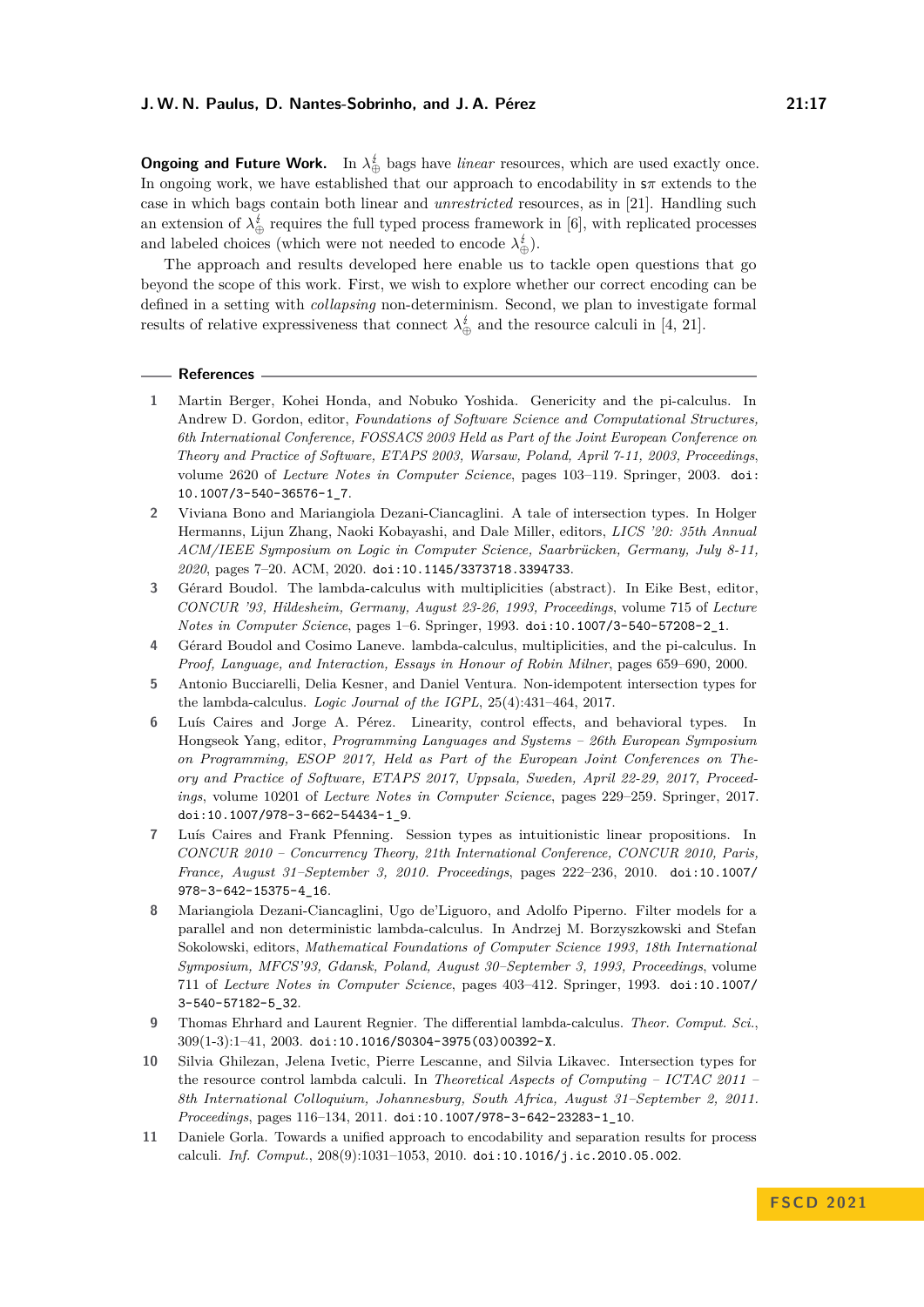## **21:18 Non-Deterministic Functions as Non-Deterministic Processes**

- <span id="page-17-11"></span>**12** Daniele Gorla and Uwe Nestmann. Full abstraction for expressiveness: history, myths and facts. *Math. Struct. Comput. Sci.*, 26(4):639–654, 2016. [doi:10.1017/S0960129514000279](https://doi.org/10.1017/S0960129514000279).
- <span id="page-17-7"></span>**13** Tom Gundersen, Willem Heijltjes, and Michel Parigot. Atomic lambda calculus: A typed lambda-calculus with explicit sharing. In *28th Annual ACM/IEEE Symposium on Logic in Computer Science, LICS 2013, New Orleans, LA, USA, June 25-28, 2013*, pages 311–320, 2013. [doi:10.1109/LICS.2013.37](https://doi.org/10.1109/LICS.2013.37).
- <span id="page-17-9"></span>**14** Kohei Honda. Types for dyadic interaction. In Eike Best, editor, *CONCUR '93, Hildesheim, Germany, August 23-26, 1993, Proceedings*, volume 715 of *Lecture Notes in Computer Science*, pages 509–523. Springer, 1993. [doi:10.1007/3-540-57208-2\\_35](https://doi.org/10.1007/3-540-57208-2_35).
- <span id="page-17-10"></span>**15** Kohei Honda, Vasco Thudichum Vasconcelos, and Makoto Kubo. Language primitives and type discipline for structured communication-based programming. In Chris Hankin, editor, *Programming Languages and Systems – ESOP'98, 7th European Symposium on Programming, Held as Part of the European Joint Conferences on the Theory and Practice of Software, ETAPS'98, Lisbon, Portugal, March 28–April 4, 1998, Proceedings*, volume 1381 of *Lecture Notes in Computer Science*, pages 122–138. Springer, 1998. [doi:10.1007/BFb0053567](https://doi.org/10.1007/BFb0053567).
- <span id="page-17-4"></span>**16** Kohei Honda, Nobuko Yoshida, and Martin Berger. Process types as a descriptive tool for interaction – control and the pi-calculus. In Gilles Dowek, editor, *Rewriting and Typed Lambda Calculi – Joint International Conference, RTA-TLCA 2014, Held as Part of the Vienna Summer of Logic, VSL 2014, Vienna, Austria, July 14–17, 2014. Proceedings*, volume 8560 of *Lecture Notes in Computer Science*, pages 1–20. Springer, 2014. [doi:10.1007/978-3-319-08918-8\\_1](https://doi.org/10.1007/978-3-319-08918-8_1).
- <span id="page-17-6"></span>**17** Dimitrios Kouzapas, Jorge A. Pérez, and Nobuko Yoshida. On the relative expressiveness of higher-order session processes. *Inf. Comput.*, 268, 2019. [doi:10.1016/j.ic.2019.06.002](https://doi.org/10.1016/j.ic.2019.06.002).
- <span id="page-17-1"></span>**18** Robin Milner. Functions as processes. *Mathematical Structures in Computer Science*, 2(2):119– 141, 1992. [doi:10.1017/S0960129500001407](https://doi.org/10.1017/S0960129500001407).
- <span id="page-17-8"></span>**19** Robin Milner, Joachim Parrow, and David Walker. A calculus of mobile processes, I. *Inf. Comput.*, 100(1):1–40, 1992. [doi:10.1016/0890-5401\(92\)90008-4](https://doi.org/10.1016/0890-5401(92)90008-4).
- <span id="page-17-13"></span>**20** Dominic A. Orchard and Nobuko Yoshida. Effects as sessions, sessions as effects. In *Proceedings of the 43rd Annual ACM SIGPLAN-SIGACT Symposium on Principles of Programming Languages, POPL 2016, St. Petersburg, FL, USA, January 20–22, 2016*, pages 568–581. ACM, 2016. [doi:10.1145/2837614.2837634](https://doi.org/10.1145/2837614.2837634).
- <span id="page-17-5"></span>**21** Michele Pagani and Simona Ronchi Della Rocca. Solvability in resource lambda-calculus. In C.-H. Luke Ong, editor, *Foundations of Software Science and Computational Structures, 13th International Conference, FOSSACS 2010, Held as Part of the Joint European Conferences on Theory and Practice of Software, ETAPS 2010, Paphos, Cyprus, March 20-28, 2010. Proceedings*, volume 6014 of *Lecture Notes in Computer Science*, pages 358–373. Springer, 2010. [doi:10.1007/978-3-642-12032-9\\_25](https://doi.org/10.1007/978-3-642-12032-9_25).
- <span id="page-17-0"></span>**22** Joseph Paulus, Daniele Nantes-Sobrinho, and Jorge A. Pérez. Non-Deterministic Functions as Non-Deterministic Processes (Extended Version). *CoRR*, abs/2104.14759, 2021. [arXiv:](http://arxiv.org/abs/2104.14759) [2104.14759](http://arxiv.org/abs/2104.14759).
- <span id="page-17-2"></span>**23** Davide Sangiorgi. From lambda to pi; or, rediscovering continuations. *Math. Struct. Comput. Sci.*, 9(4):367–401, 1999. URL: [http://journals.cambridge.org/action/displayAbstract?](http://journals.cambridge.org/action/displayAbstract?aid=44843) [aid=44843](http://journals.cambridge.org/action/displayAbstract?aid=44843).
- <span id="page-17-12"></span>**24** Davide Sangiorgi and David Walker. *The Pi-Calculus – a theory of mobile processes*. Cambridge University Press, 2001.
- <span id="page-17-3"></span>**25** Bernardo Toninho, Luís Caires, and Frank Pfenning. Functions as session-typed processes. In Lars Birkedal, editor, *Foundations of Software Science and Computational Structures – 15th International Conference, FOSSACS 2012, Held as Part of the European Joint Conferences on Theory and Practice of Software, ETAPS 2012, Tallinn, Estonia, March 24–April 1, 2012. Proceedings*, volume 7213 of *Lecture Notes in Computer Science*, pages 346–360. Springer, 2012. [doi:10.1007/978-3-642-28729-9\\_23](https://doi.org/10.1007/978-3-642-28729-9_23).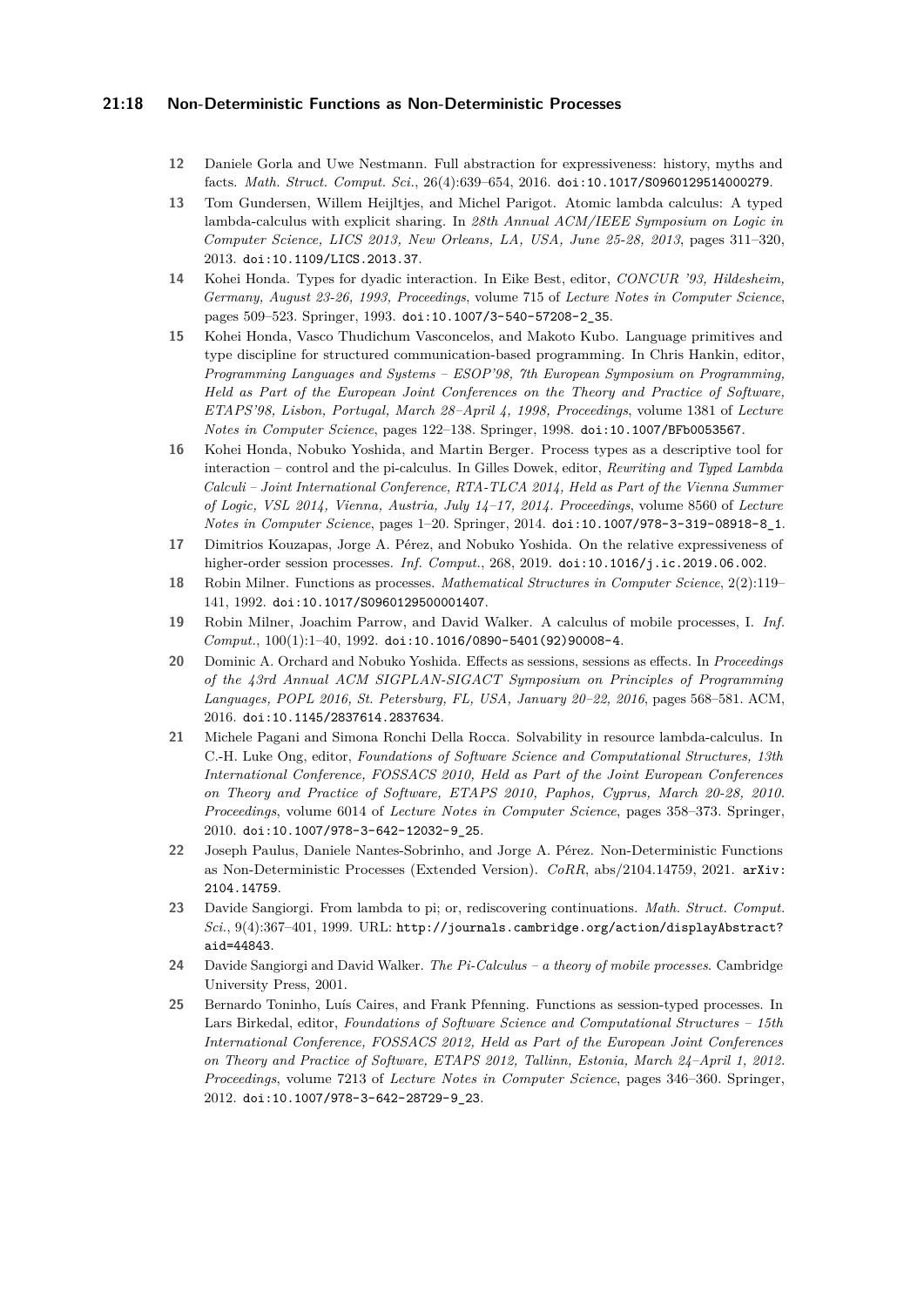#### **J. W. N. Paulus, D. Nantes-Sobrinho, and J. A. Pérez 21:19**

- <span id="page-18-0"></span>**26** Bernardo Toninho and Nobuko Yoshida. On polymorphic sessions and functions – A tale of two (fully abstract) encodings. In Amal Ahmed, editor, *27th European Symposium on Programming, ESOP 2018, Held as Part of the European Joint Conferences on Theory and Practice of Software, ETAPS 2018, Thessaloniki, Greece, April 14–20, 2018, Proceedings*, volume 10801 of *Lecture Notes in Computer Science*, pages 827–855. Springer, 2018. [doi:](https://doi.org/10.1007/978-3-319-89884-1_29) [10.1007/978-3-319-89884-1\\_29](https://doi.org/10.1007/978-3-319-89884-1_29).
- <span id="page-18-1"></span>**27** Philip Wadler. Propositions as sessions. In Peter Thiemann and Robby Bruce Findler, editors, *ACM SIGPLAN International Conference on Functional Programming, ICFP'12, Copenhagen, Denmark, September 9-15, 2012*, pages 273–286. ACM, 2012. [doi:10.1145/2364527.2364568](https://doi.org/10.1145/2364527.2364568).

# **A Appendix**

# <span id="page-18-2"></span>**A.1 Omitted Syntactic and Semantic Notations for** *λ* **⊕**

**Auxiliary Notions.** In  $\lambda_{\oplus}^i$ , a  $\beta$ -reduction induces an explicit substitution of a bag *B* for a variable *x*, denoted  $\langle B/x \rangle$ . This explicit substitution is then expanded into a sum of terms, each of which features a *linear head substitution*  $\{N_i/x\}$ , where  $N_i$  is a term in *B*; the bag  $B \setminus N_i$  is kept in an explicit substitution. In case there is a mismatch between the number of occurrences of the variable to be substituted and the number of resources available, then the reduction leads to the failure term. The reduction rules in Fig. [12](#page-19-0) rest upon some auxiliary notions.

▶ **Definition 35** (Set and Multiset of Free Variables)**.** *The set of free variables of a term, bag, and expression, is defined in Fig. [11.](#page-18-3) We use* mfv(*M*) *or* mfv(*B*) *to denote a multiset of free variables, defined similarly. We sometimes treat the sequence*  $\tilde{x}$  *as a (multi)set. We write*  $\widetilde{x} \oplus \widetilde{y}$  *to denote the multiset union of*  $\widetilde{x}$  *and*  $\widetilde{y}$  *and*  $\widetilde{x} \setminus y$  *to express that every occurrence of y is removed from*  $\tilde{x}$ *. As usual, a term M is* closed *if*  $f(v(M)) = \emptyset$  *(and similarly for expressions).* 

<span id="page-18-3"></span> $f\nu(x) = \{x\}$   $f\nu(\{M\}) = f\nu(M)$   $f\nu(\lambda x.M) = f\nu(M)\setminus\{x\}$   $f\nu(M B) = f\nu(M) \cup f\nu(B)$ <br> $f\nu(1) = \emptyset$   $f\nu(B_1 \cdot B_2) = f\nu(B_1) \cup f\nu(B_2)$   $f\nu(M + N) = f\nu(M) \cup f\nu(N)$  $\mathsf{fv}(B_1 \cdot B_2) = \mathsf{fv}(B_1) \cup \mathsf{fv}(B_2)$  fv $(\mathbb{M} + \mathbb{N}) = \mathsf{fv}(\mathbb{M}) \cup \mathsf{fv}(\mathbb{N})$  $f\nu(M\langle B/x \rangle) = (f\nu(M) \setminus \{x\}) \cup f\nu(B)$   $f\nu(f{\tt{ail}}^{x_1,\cdots,x_n}) = \{x_1,\cdots,x_n\}$ 

**Figure 11** Free variables for  $\lambda_{\oplus}^t$ .

 $\blacktriangleright$  **Notation 36.**  $\#(x, M)$  denotes the number of (free) occurrences of x in M. Similarly, we *write*  $\#(x, \tilde{y})$  *to denote the number of occurrences of x in the multiset*  $\tilde{y}$ *.* 

▶ **Definition 37** (Head)**.** *Given a term M, we define* head(*M*) *inductively as:*

$$
\begin{aligned}\n\text{head}(x) &= x & \text{head}(\lambda x.M) &= \lambda x.M & \text{head}(M\ B) &= \text{head}(M) \\
\text{head}(\mathtt{fail}^x) &= \mathtt{fail}^x & \\
\text{head}(M \langle \langle B \rangle x \rangle) &= \begin{cases}\n\text{head}(M) & \text{if } \#(x,M) = \text{size}(B) \\
\text{fail}^{\emptyset} & \text{otherwise}\n\end{cases}\n\end{aligned}
$$

 $\triangleright$  **Definition 38** (Linear Head Substitution). Let M be a term such that head(M) = x. The linear head substitution *of a term N for x, denoted*  $\{N/x\}$ *, is defined as:* 

$$
x\{N/x\} = N \qquad (M \ B)\{N/x\} = (M\{N/x\}) \ B
$$

$$
(M \ \langle\langle B/y\rangle\rangle)\{N/x\} = (M\{N/x\}) \ \langle\langle B/y\rangle\rangle \qquad \text{where } x \neq y
$$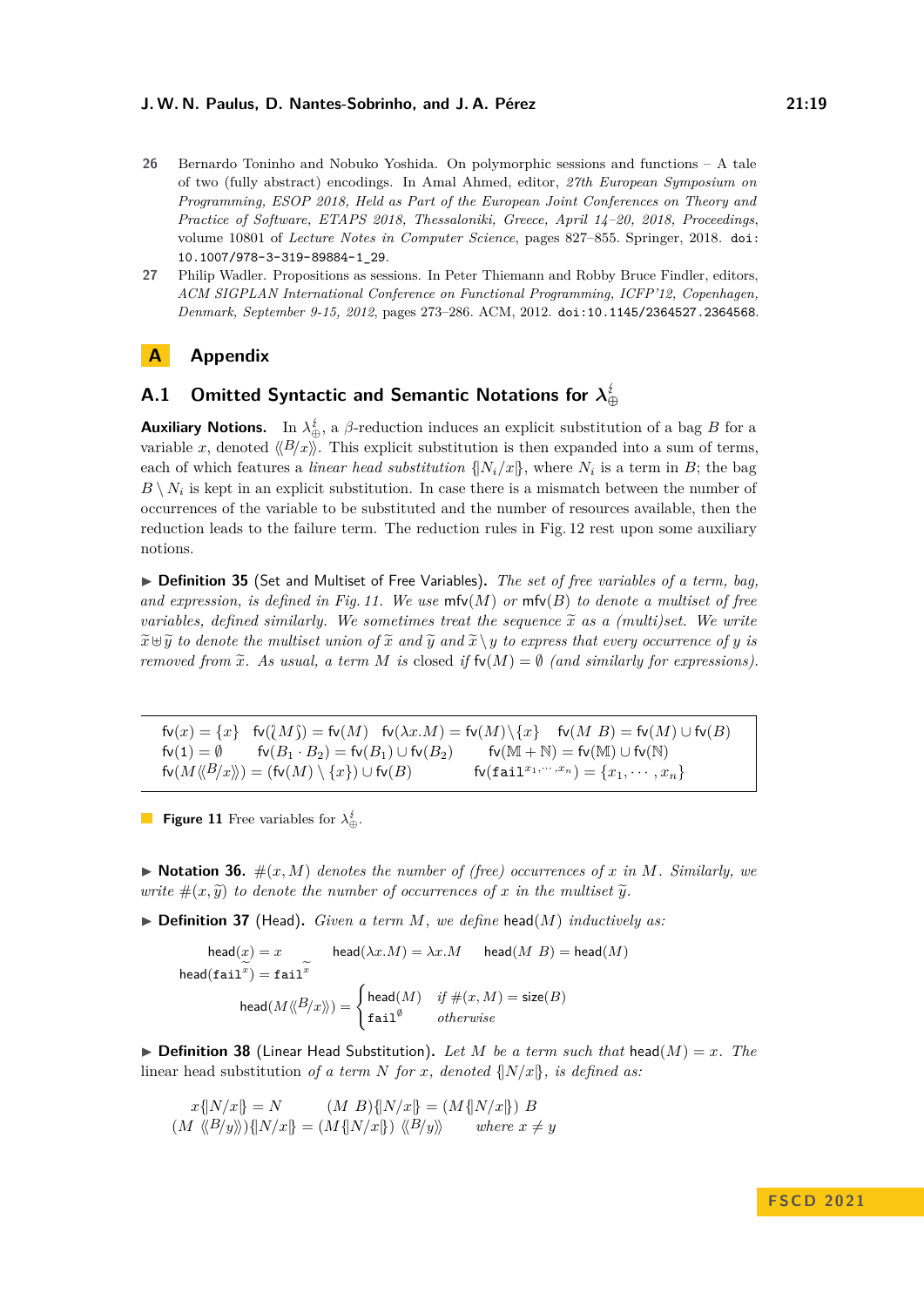#### **21:20 Non-Deterministic Functions as Non-Deterministic Processes**

<span id="page-19-0"></span>
$$
\#(x,M) \neq \text{size}(B)
$$
\n
$$
[\text{R} : \text{Beta}] \xrightarrow{(\lambda x.M)B \longrightarrow M \langle \langle B/x \rangle \rangle} [\text{R} : \text{fail}] \xrightarrow{ \widetilde{y} = (\text{mfv}(M) \setminus x) \uplus \text{mfv}(B)}
$$
\n
$$
[\text{R} : \text{Fetch}] \xrightarrow{head(M) = x} B = \{N_1\} \cdot \cdots \cdot \{N_k\}, k \ge 1 \qquad \#(x,M) = k
$$
\n
$$
[\text{R} : \text{Cons}_1] \xrightarrow{ \widetilde{y} = \text{mfv}(B)}
$$
\n
$$
[\text{R} : \text{Cons}_2] \xrightarrow{ \widetilde{y} = \text{mfv}(B)}
$$
\n
$$
\text{size}(B) = k \qquad \#(z, \widetilde{x}) + k \ne 0
$$
\n
$$
\text{size}(B) = k \qquad \#(z, \widetilde{x}) + k \ne 0
$$
\n
$$
\overline{y} = \text{mfv}(B)
$$
\n
$$
\text{size}(B) = k \qquad \#(z, \widetilde{x}) + k \ne 0
$$
\n
$$
\overline{y} = \text{mfv}(B)
$$
\n
$$
\text{size}(B) = k \qquad \#(z, \widetilde{x}) + k \ne 0
$$
\n
$$
\overline{y} = \text{mfv}(B)
$$
\n
$$
\text{rank}(B/x) \xrightarrow{ \widetilde{y} = \text{mfv}(B)}
$$
\n
$$
\text{rank}(B/x) \xrightarrow{ \widetilde{y} = \text{mfv}(B)}
$$
\n
$$
\text{rank}(B/x) \xrightarrow{ \widetilde{y} = \text{mfv}(B)}
$$
\n
$$
\text{rank}(B/x) \xrightarrow{ \widetilde{y} = \text{mfv}(B)}
$$
\n
$$
\text{rank}(B/x) \xrightarrow{ \widetilde{y} = \text{mfv}(B)}
$$
\n
$$
\text{rank}(B/x) \xrightarrow{ \widetilde{y} = \text{mfv}(B)}
$$
\n
$$
\text{rank}(B/x) \xrightarrow{ \widetilde{y} = \text{mfv}(B)}
$$
\n
$$
\text{rank}(B/x) \xrightarrow{ \widetilde{
$$

**Figure 12** Reduction rules for  $\lambda_{\oplus}^i$ .

Finally, we define contexts for terms and expressions and convenient notations:

▶ **Definition 39** (Term and Expression Contexts). *Contexts for terms (CTerm) and expressions (CExpr) are defined by the following grammar:*

 $(CTerm) C[\cdot], C'[\cdot] ::= ([\cdot])B | ([\cdot]) \langle B/x \rangle \rangle$   $(CExpr) D[\cdot], D'[\cdot] ::= M + [\cdot] | [\cdot] + M$ 

**Reduction for**  $\lambda_{\bigoplus}^i$ . The reduction relation  $\longrightarrow$  operates lazily on expressions; it is defined by the rules in Fig. [12.](#page-19-0) Rule [R : Beta] is standard and admits a bag (possibly empty) as parameter. Rule [R : Fetch] transforms a term into an expression: it opens up an explicit substitution into a sum of terms with linear head substitutions, each denoting the partial evaluation of an element from the bag. Hence, the size of the bag will determine the number of summands in the resulting expression.

Three rules reduce to the failure term: their objective is to accumulate all (free) variables involved in failed reductions. Accordingly, Rule [R : Fail] formalizes failure in the evaluation of an explicit substitution *M*  $\langle B/x \rangle$ , which occurs if there is a mismatch between the resources (terms) present in *B* and the number of occurrences of *x* to be substituted. The resulting failure preserves all free variables in *M* and *B* within its attached multiset  $\tilde{y}$ . Rules  $[R: Cons_1]$  and  $[R: Cons_2]$  describe reductions that lazily consume the failure term, when a term has  $\text{fail}^x$  at its head position. The former rule consumes bags attached to it whilst preserving all its free variables. The latter rule is similar but for the case of explicit substitutions; its second premise ensures that either (i) the bag in the substitution is not empty or (ii) the number of occurrences of  $x$  in the current multiset of accumulated variables is not zero. When both (i) and (ii) hold, we apply a precongruence rule (cf. [\[22\]](#page-17-0)), rather than reduction.

Finally, Rule  $\left[\mathbb{R}:\mathsf{TCont}\right]$  describes the reduction of sub-terms within an expression; in this rule, summations are expanded outside of term contexts. Rule  $[R: ECont]$  says that reduction of expressions is closed by expression contexts.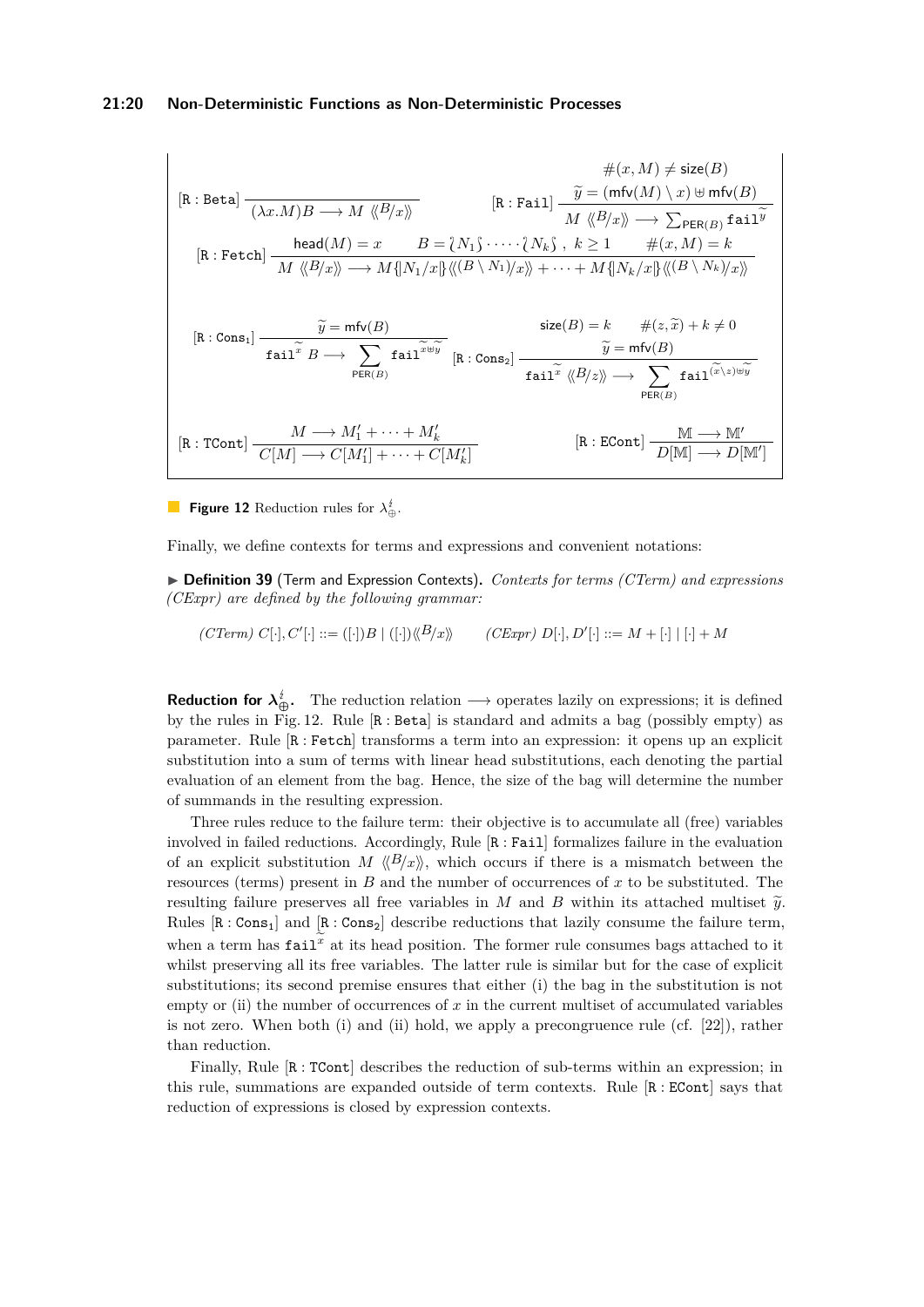#### **J. W. N. Paulus, D. Nantes-Sobrinho, and J. A. Pérez 21:21**

**Example 40.** Let  $M = (\lambda x.x/\lambda y)\hat{}$  *B*, with  $B = \{\overline{z_1}\} \cdot \{\overline{z_2}\} \cdot \{\overline{z_1}\}$ . We have:

$$
M \longrightarrow_{\text{[R:Beta]}} x\{x\{y\}\} \langle\!\langle\bar{\ell}z_1\bar{\jmath}\cdot\bar{\ell}z_2\bar{\jmath}\cdot\bar{\ell}z_1\bar{\jmath}\rangle\langle x\rangle\!\rangle \longrightarrow_{\text{[R:Fail]}} \sum_{\mathsf{PER}(B)} \mathtt{fail}^{y,z_1,z_2,z_1}
$$

The number of occurrences of *x* in the term obtained after *β*-reduction (2) does not match the size of the bag (3). Therefore, the reduction leads to failure.

Notice that the left-hand sides of the reduction rules in  $\lambda_{\oplus}^{\sharp}$  do not interfere with each other. Therefore, reduction in  $\lambda_{\oplus}^i$  satisfies a *diamond property*:

▶ Proposition 41 (Diamond Property for  $\lambda_{\oplus}^i$ ). For all  $\mathbb N$ ,  $\mathbb N_1$ ,  $\mathbb N_2$  *in*  $\lambda_{\oplus}^i$  *s.t.*  $\mathbb N$  →  $\mathbb N_1$ ,  $\mathbb{N} \longrightarrow \mathbb{N}_2$  *with*  $\mathbb{N}_1 \neq \mathbb{N}_2$  *then*  $\exists \mathbb{M} \ s.t. \ \mathbb{N}_1 \longrightarrow \mathbb{M}, \ \mathbb{N}_2 \longrightarrow \mathbb{M}.$ 

**Proof.** We give a short argument to convince the reader of this. Notice that an expression can only perform a choice of reduction steps when it is a nondeterministic sum of terms in which multiple terms can perform independent reductions. For simplicity sake we will only consider an expression N that consist of two terms where  $N = N + M$ . We also have that  $N \longrightarrow N'$  and  $M \longrightarrow M'$ . Then we let  $\mathbb{N}_1 = N' + M$  and  $\mathbb{N}_2 = N + M'$  by the [R : ECont] rules. Finally we prove that M exists by letting  $M = N' + M'$ 

**Non-Idempotent Intersection Types.** The type system for  $\lambda_{\oplus}^i$  is based on non-idempotent intersection types. The grammar of strict and multiset types, the notions of typing assignments and judgements are the same as in Section [2.](#page-2-0)

We define *well-formed*  $\lambda_{\oplus}^{i}$  expressions, in two stages. We first define a type system for the sub-language  $\lambda_{\oplus}$ , given in Fig. [13,](#page-21-0) using the types of Def. [12.](#page-6-2) Then, we define well-formed expressions for the full language  $\lambda_{\oplus}^{\sharp}$ , via Def. [42](#page-20-0) (see below).

We first discuss selected rules of the type system for  $\lambda_{\oplus}$  in Fig. [13.](#page-21-0) Rule [T:var] is standard. Rule  $[T:1]$  assigns the empty bag 1 the empty type  $\omega$ . Rule  $[T:weak]$  introduces a useful weakening principle. Rule [T:app] is standard, requiring a match on the multiset type *π*. Rule [T:ex-sub] types explicit substitutions where a bag must consist of both the same type and size of the variable it is being substituted for. On top of this type system for *λ*⊕, we define well-formed expressions:

<span id="page-20-0"></span>► **Definition 42** (Well-formed  $\lambda_{\oplus}^{\not\in}$  expressions). An expression  $\mathbb M$  is well-formed if there exist  $\Gamma$  *and*  $\tau$  *such that*  $\Gamma \models \mathbb{M} : \tau$  *is entailed via the rules in Fig. [14.](#page-21-1)* 

In Fig. [14,](#page-21-1) Rules [F:wf-expr] and [F:wf-bag] allow well-typed terms and bags to be wellformed. Rules [F:abs], [F:bag], and [F:sum] are as in the type system for  $\lambda_{\oplus}$ , but extended to the system of well-formed expressions. Rules [F:ex-sub] and [F:app] differ from similar typing rules as the size of the bags (as declared in their types) is no longer required to match. Finally, Rule [F:fail] has no analogue in the type system: we allow the failure term  $\texttt{fail}^x$  to be well-formed with any type, provided that the context contains the types of the variables in  $\widetilde{x}$ .

Well-formed expressions satisfy subject reduction (SR); see [\[22\]](#page-17-0) for a proof.

► Theorem 43 (SR in  $\lambda_{\oplus}^i$ ). If  $\Gamma \models \mathbb{M} : \tau$  and  $\mathbb{M} \longrightarrow \mathbb{M}'$  then  $\Gamma \models \mathbb{M}' : \tau$ .

Clearly, the set of *well-typed* expressions is strictly included in the set of *well-formed* expressions. Take  $M = x\langle\langle N_1\hat{N}_1\cdot\langle N_2\rangle\rangle_x\rangle$  where both  $N_1$  and  $N_2$  are well-typed. It is easy to see that *M* is well-formed. However, *M* is not well-typed.